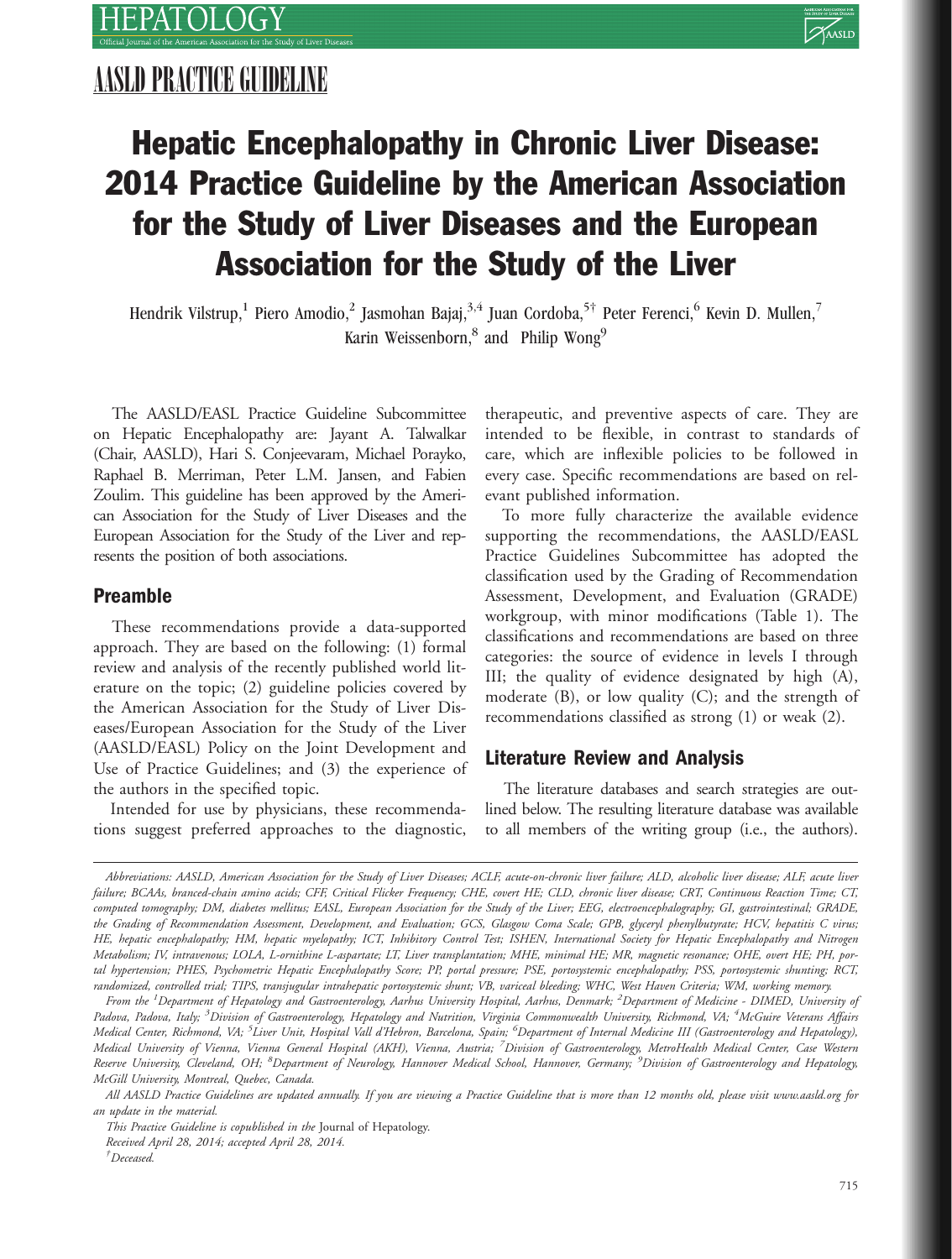| Grade           | <b>Evidence</b>                                                                                                                                                               |   |
|-----------------|-------------------------------------------------------------------------------------------------------------------------------------------------------------------------------|---|
|                 | Randomized, controlled trials                                                                                                                                                 |   |
| $II-1$          | Controlled trials without randomization                                                                                                                                       |   |
| $II-2$          | Cohort or case-control analytic studies                                                                                                                                       |   |
| $II-3$          | Multiple time series, dramatic uncontrolled experiments                                                                                                                       |   |
| Ш               | Opinions of respected authorities, descriptive epidemiology                                                                                                                   |   |
| <b>Evidence</b> | <b>Description</b>                                                                                                                                                            |   |
| High quality    | Further research is very unlikely to change our confidence in the estimated effect.                                                                                           | А |
| Moderate        | Further research is likely to have an important impact on our confidence in the estimate effect and may change the<br>estimate.                                               |   |
| Low quality     | Further research is likely to have an important impact on our confidence in the estimate effect and is likely to change<br>the estimate. Any change of estimate is uncertain. | С |
|                 | <b>Recommendation</b>                                                                                                                                                         |   |
| Strong          | Factors influencing the strength of recommendation included the quality of evidence, presumed patient-important out-<br>comes, and costs.                                     |   |
| Weak            | Variability in preferences and values, or more uncertainty. Recommendation is made with less certainty, higher costs, or<br>resource consumption.                             | 2 |

|  |  |  |  |  | Table 1. GRADE System for Evidence |
|--|--|--|--|--|------------------------------------|
|--|--|--|--|--|------------------------------------|

They selected references within their field of expertise and experience and graded the references according to the GRADE system.<sup>1</sup> The selection of references for the guideline was based on a validation of the appropriateness of the study design for the stated purpose, a relevant number of patients under study, and confidence in the participating centers and authors. References on original data were preferred and those that were found unsatisfactory in any of these respects were excluded from further evaluation. There may be limitations in this approach when recommendations are needed on rare problems or problems on which scant original data are available. In such cases, it may be necessary to rely on less-qualified references with a low grading. As a result of the important changes in the treatment of complications of cirrhosis (renal failure, infections, and variceal bleeding [VB]), studies performed more than 30 years ago have generally not been considered for these guidelines.

# Introduction

Hepatic encephalopathy (HE) is a frequent complication and one of the most debilitating manifestations of liver disease, severely affecting the lives of patients and their caregivers. Furthermore, cognitive impairment associated with cirrhosis results in utilization of more health care resources in adults than other manifestations of liver disease.<sup>2</sup> Progress in the area has been hindered by the complex pathogenesis that is not yet fully elucidated. Apart from such biological factors, there remains the larger obstacle that there are no universally accepted standards for the definition, diagnosis, classification, or treatment of HE, mostly as a result of insufficient clinical studies and standardized definitions. Clinical management tends to be dependent on local standards and personal views. This is an unfavorable situation for patients and contrasts with the severity of the condition and the high level of standardization in other complications of cirrhosis. The lack of consistency in the nomenclature and general standards renders comparisons among studies and patient populations difficult, introduces bias, and hinders progress in clinical research for HE. The latest attempts to standardize the nomenclature were published in 2002 and suggestions for the design of HE trials in 2011. Because there is an unmet need for

Copyright  $\odot$  2014 by the American Association for the Study of Liver Diseases.

View this article online at wileyonlinelibrary.com.

Address reprint requests to: Hendrik Vilstrup, M.D., D.Sc., Department of Hepatology and Gastroenterology, Aarhus University Hospital, 44 Nørrebrogade, DK 8000 Aarhus C, Denmark. E-mail: hendrik.vilstrup@aarhus.rm.dk; fax: 145 7846 2860.

DOI 10.1002/hep.27210

Potential conflict of interest: Dr. Wong consults, advises, and received grants from Gilead. He consults and advises Roche. He advises and received grants from Vertex. Dr. Ferenci advises Ocera and Salix. Dr. Bajaj consults and received grants from Otsuka and Grifols. He consults for Salix. Dr. Mullen is on the speakers' bureau for Salix and Abbott.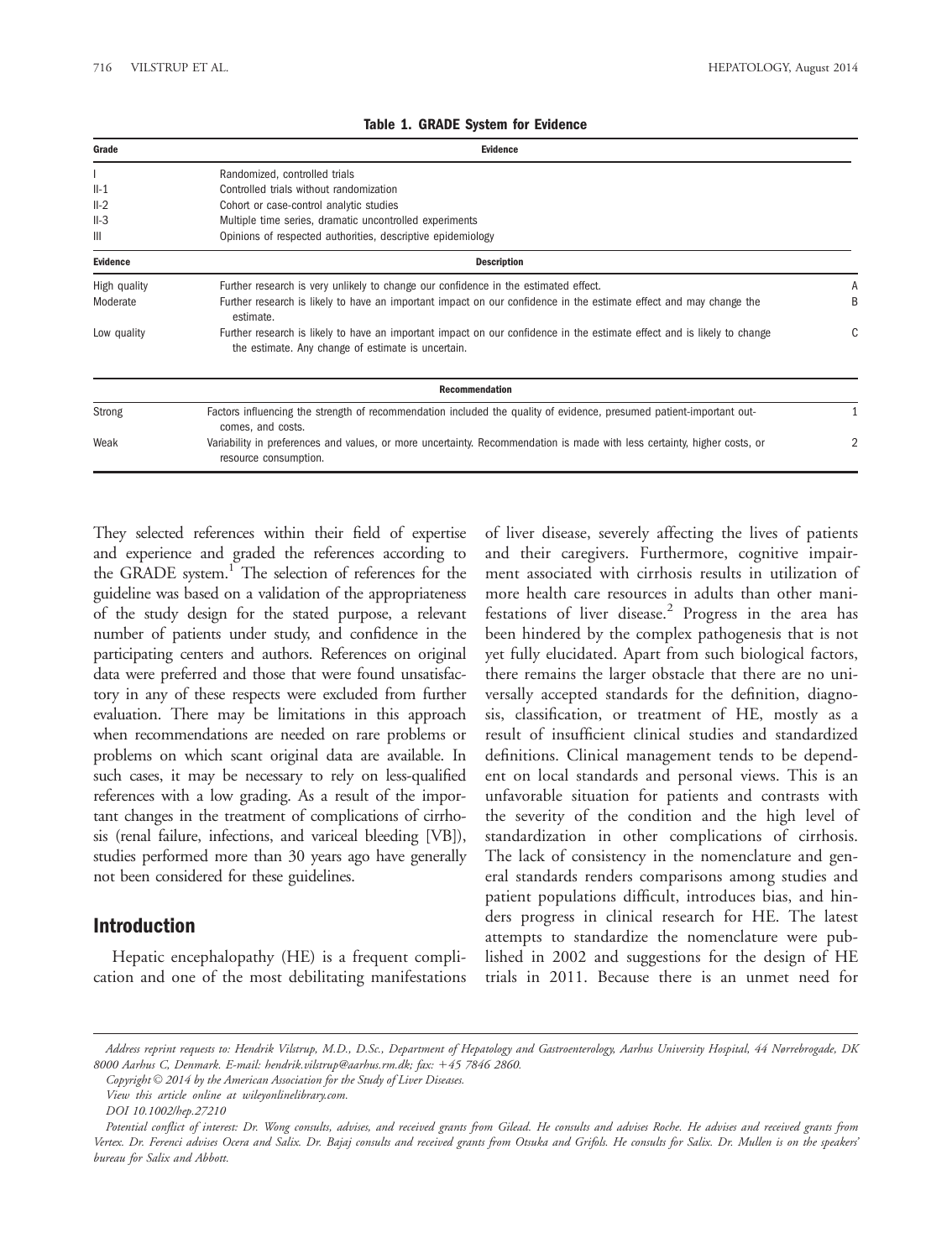recommendations on the clinical management of HE, the EASL and the AASLD jointly agreed to create these practice guidelines. It is beyond the scope of these guidelines to elaborate on the theories of pathogenesis of HE, as well as the management of encephalopathy resulting from acute liver failure (ALF), which has been published as guidelines recently. Rather, its aim is to present standardized terminology and recommendations to all health care workers who have patients with HE, regardless of their medical discipline, and focus on adult patients with chronic liver disease (CLD), which is, by far, the most frequent scenario.

As these guidelines on HE were created, the authors found a limited amount of high-quality evidence to extract from the existing literature. There are many reasons for this; the elusive character of HE is among them, as well as the lack of generally accepted and utilized terms for description and categorization of HE. This makes a practice guideline all the more necessary for future improvement of clinical studies and, subsequently, the quality of management of patients with HE. With the existing body of evidence, these guidelines encompass the authors' best, carefully considered opinions. Although not all readers may necessarily agree with all aspects of the guidelines, their creation and adherence to them is the best way forward, with future adjustments when there is emergence of new evidence.

# Definition of the Disease/Condition

#### **Overview**

Advanced liver disease and portosystemic shunting (PSS), far from being an isolated disorder of the liver, have well-known consequences on the body and, notably, on brain functioning. The alterations of brain functioning, which can produce behavioral, cognitive, and motor effects, were termed portosystemic encephalopathy  $(PSE)^3$  and later included in the term  $HE.<sup>4</sup>$ 

Unless the underlying liver disease is successfully treated, HE is associated with poor survival and a high risk of recurrence.5,6 Even in its mildest form, HE reduces health-related quality of life and is a risk factor for bouts of severe HE.<sup>7-9</sup>

#### Definition of HE

Hepatic encephalopathy is a brain dysfunction caused by liver insufficiency and/or PSS; it manifests as a wide spectrum of neurological or psychiatric abnormalities ranging from subclinical alterations to coma.

This definition, in line with previous versions, $10,11$ is based on the concept that encephalopathies are "diffuse disturbances of brain function"<sup>5</sup> and that the adjective "hepatic" implies a causal connection to liver insufficiency and/or perihepatic vascular shunting.<sup>6</sup>

## Epidemiology

The incidence and prevalence of HE are related to the severity of the underlying liver insufficiency and PSS.12-15 In patients with cirrhosis, fully symptomatic overt HE (OHE) is an event that defines the decompensated phase of the disease, such as VB or ascites.<sup>7</sup> Overt hepatic encephalopathy is also reported in subjects without cirrhosis with extensive PSS.<sup>8,9</sup>

The manifestation of HE may not be an obvious clinical finding and there are multiple tools used for its detection, which influences the variation in the reported incidence and prevalence rates.

The prevalence of OHE at the time of diagnosis of cirrhosis is  $10\% - 14\%$  in general,  $16\% - 21\%$  in those with decompensated cirrhosis,<sup>7,19</sup> and 10%-50% in patients with transjugular intrahepatic portosystemic shunt (TIPS). $^{20,21}$  The cumulated numbers indicate that OHE will occur in 30%-40% of those with cirrhosis at some time during their clinical course and in the survivors in most cases repeatedly.<sup>22</sup> Minimal HE (MHE) or covert HE (CHE) occurs in 20%-80% of patients with cirrhosis.<sup>23-27,81</sup> The prevalence of HE in prehepatic noncirrhotic portal hypertension (PH) is not well defined.

The risk for the first bout of OHE is 5%-25% within 5 years after cirrhosis diagnosis, depending on the presence of risk factors, such as other complications to cirrhosis (MHE or CHE, infections, VB, or ascites) and probably diabetes and hepatitis  $C^{28-32}$ Subjects with a previous bout of OHE were found to have a 40% cumulative risk of recurring OHE at 1 year,<sup>33</sup> and subjects with recurrent OHE have a 40% cumulative risk of another recurrence within 6 months, despite lactulose treatment. Even individuals with cirrhosis and only mild cognitive dysfunction or mild electroencephalography (EEG) slowing develop approximately one bout of OHE per 3 years of survival.<sup>34,35</sup>

After TIPS, the median cumulative 1-year incidence of OHE is  $10\% - 50\% + 35\%$  and is greatly influenced by the patient selection criteria adopted.<sup>38</sup> Comparable data were obtained by PSS surgery.<sup>39</sup>

It gives an idea of the frequent confrontation of the health care system by patients with HE that they accounted for approximately 110,000 hospitalizations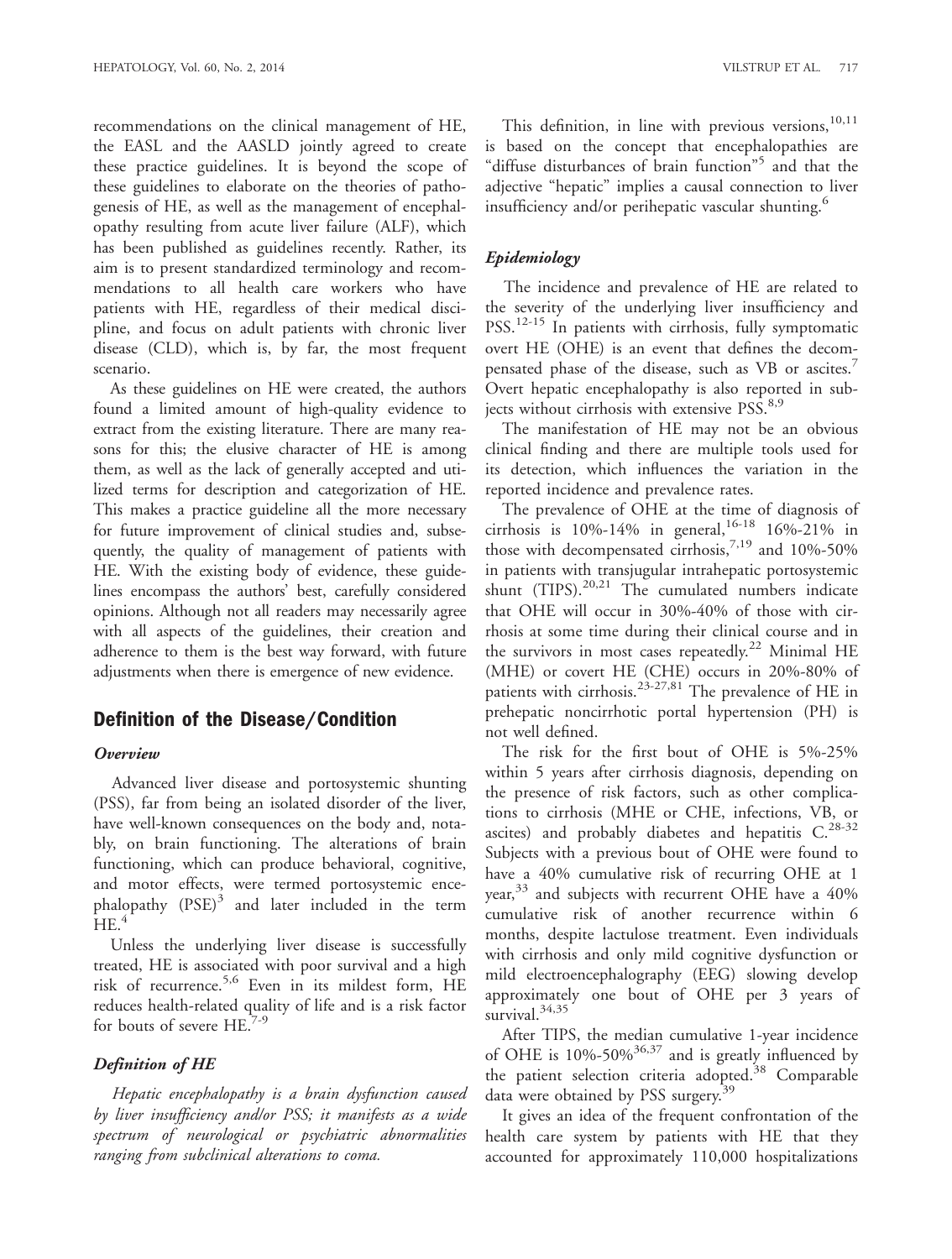yearly  $(2005-2009)^{40}$  in the United States. Though numbers in the European Union (EU) are not readily available, these predictions are expected to be similar. Furthermore, the burden of CLD and cirrhosis is rapidly increasing,  $4^{1,42}$  and more cases will likely be encountered to further define the epidemiology of HE.

## Clinical Presentation

Hepatic encephalopathy produces a wide spectrum of nonspecific neurological and psychiatric manifestations.10 In its lowest expression,  $43,44$  HE alters only psychometric tests oriented toward attention, working memory (WM), psychomotor speed, and visuospatial ability, as well as electrophysiological and other functional brain measures.<sup>45,46</sup>

As HE progresses, personality changes, such as apathy, irritability, and disinhibition, may be reported by the patient's relatives, $47$  and obvious alterations in consciousness and motor function occur. Disturbances of the sleepwake cycle with excessive daytime sleepiness are frequent,<sup>48</sup> whereas complete reversal of the sleep-wake cycle is less consistently observed.<sup>49,50</sup> Patients may develop progressive disorientation to time and space, inappropriate behavior, and acute confusional state with agitation or somnolence, stupor, and, finally,  $comna.<sup>51</sup>$  The recent ISHEN (International Society for Hepatic Encephalopathy and Nitrogen Metabolism) consensus uses the onset of disorientation or asterixis as the onset of OHE.<sup>65</sup>

In noncomatose patients with HE, motor system abnormalities, such as hypertonia, hyper-reflexia, and a positive Babinski sign, can be observed. In contrast, deep tendon reflexes may diminish and even disappear in coma,52 although pyramidal signs can still be observed. Rarely, transient focal neurological deficits can occur.<sup>53</sup> Seizures are very rarely reported in HE.<sup>54-56</sup>

Extrapyramidal dysfunction, such as hypomimia, muscular rigidity, bradykinesia, hypokinesia, monotony and slowness of speech, parkinsonian-like tremor, and dyskinesia with diminished voluntary movements, are common findings; in contrast, the presence of involuntary movements similar to tics or chorea occur rarely.<sup>52,57</sup>

Asterixis or "flapping tremor" is often present in the early to middle stages of HE that precede stupor or coma and is, in actuality, not a tremor, but a negative myoclonus consisting of loss of postural tone. It is easily elicited by actions that require postural tone, such as hyperextension of the wrists with separated fingers or the rhythmic squeezing of the examiner's fingers. However, asterixis can be observed in other areas, such as the feet, legs, arms, tongue, and eyelids. Asterixis is not pathognomonic of HE because it can be observed in other diseases<sup>57</sup> (e.g., uremia).

Notably, the mental (either cognitive or behavioral) and motor signs of HE may not be expressed, or do not progress in parallel, in each individual, therefore producing difficulties in staging the severity of HE.

Hepatic myelopathy  $(HM)^{58}$  is a particular pattern of HE possibly related to marked, long-standing portocaval shunting, characterized by severe motor abnormalities exceeding the mental dysfunction. Cases of paraplegia with progressive spasticity and weakness of lower limbs with hyper-reflexia and relatively mild persistent or recurrent mental alterations have been reported and do not respond to standard therapy, including ammonia lowering, but may reverse with liver transplantation  $(LT)$ .<sup>59</sup>

Persistent HE may present with prominent extrapyramidal and/or pyramidal signs, partially overlapping with HM, in which postmortem brain examination reveals brain atrophy.<sup>60</sup> This condition was previously called acquired hepatolenticular degeneration, a term currently considered obsolete. However, this cirrhosisassociated parkinsonism is unresponsive to ammonialowering therapy and may be more common than originally thought in patients with advanced liver disease, presenting in approximately  $4\%$  of cases.<sup>61</sup>

Apart from these less-usual manifestations of HE, it is widely accepted in clinical practice that all forms of HE and their manifestations are completely reversible, and this assumption still is a well-founded operational basis for treatment strategies. However, research on liver-transplanted HE patients and on patients after resolution of repeated bouts of OHE casts doubt on the full reversibility. Some mental deficits, apart from those ascribable to other transplantation-related causes, may persist and are mentioned later under transplantation.<sup>135</sup> Likewise, episodes of OHE may be associated with persistent cumulative deficits in WM and learning. $14$ 

#### Classification

Hepatic encephalopathy should be classified according to all of the following four factors.<sup>10</sup>

- 1. According to the underlying disease, HE is subdivided into
	- Type A resulting from ALF
	- Type B resulting predominantly from portosystemic bypass or shunting
	- Type C resulting from cirrhosis

The clinical manifestations of types B and C are similar, whereas type A has distinct features and, notably,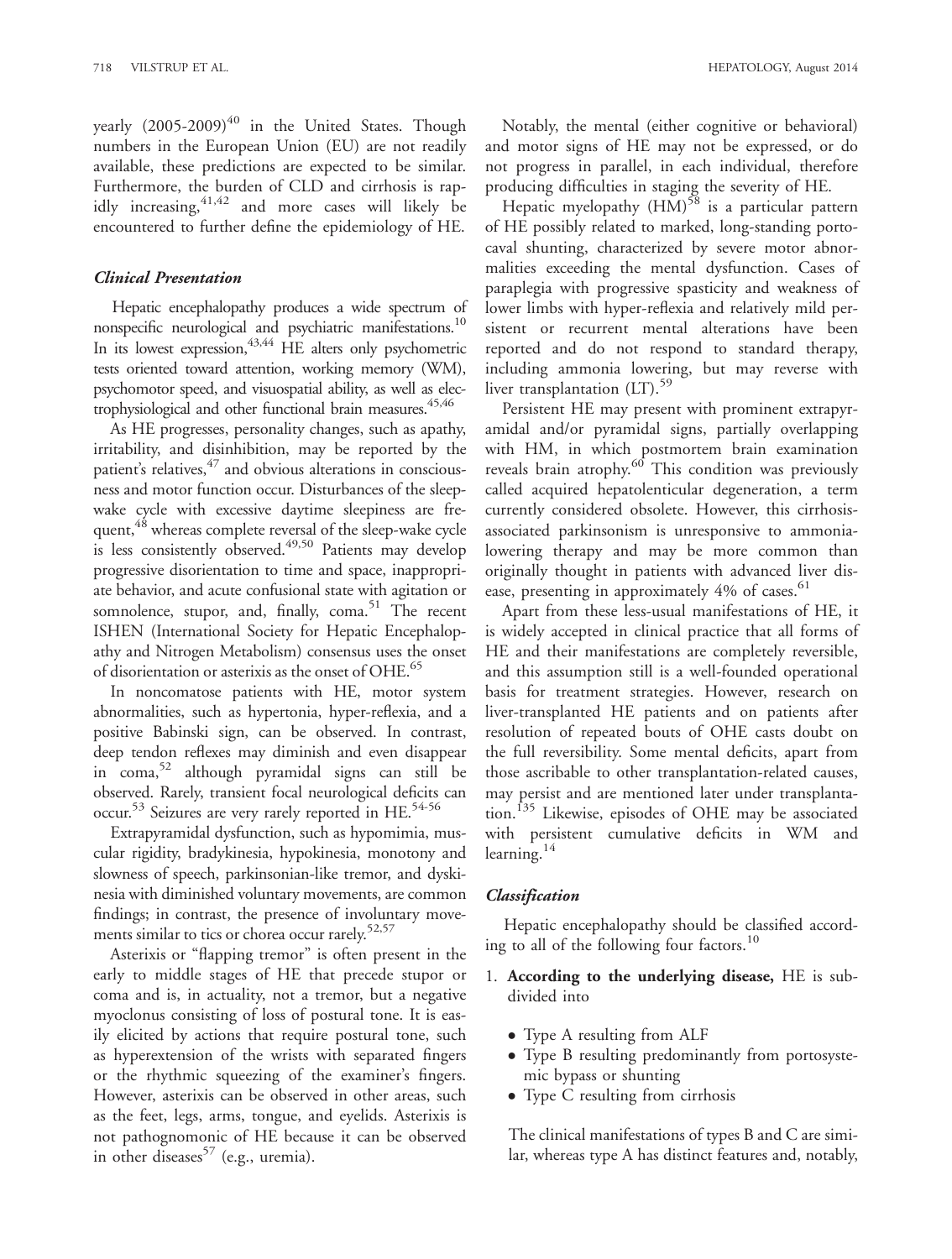| <b>WHC Including</b><br><b>ISHEN</b><br><b>MHE</b> |        | <b>Description</b>                                                                                                                                                                                 | <b>Suggested Operative Criteria</b>                                                                                                                                                                        | <b>Comment</b>                                                                   |
|----------------------------------------------------|--------|----------------------------------------------------------------------------------------------------------------------------------------------------------------------------------------------------|------------------------------------------------------------------------------------------------------------------------------------------------------------------------------------------------------------|----------------------------------------------------------------------------------|
| Unimpaired                                         |        | No encephalopathy at all, no history of HE                                                                                                                                                         | Tested and proved to be normal                                                                                                                                                                             |                                                                                  |
| Minimal                                            |        | Psychometric or neuropsychological<br>alterations of tests exploring psychomotor<br>speed/executive functions or neurophysio-<br>logical alterations without clinical evidence<br>of mental change | Abnormal results of established psychometric or<br>neuropsychological tests without clinical<br>manifestations                                                                                             | No universal criteria for diagnosis<br>Local standards and expertise<br>required |
| Grade I                                            | Covert | • Trivial lack of awareness<br>• Euphoria or anxiety<br>• Shortened attention span<br>• Impairment of addition or subtraction<br>• Altered sleep rhythm                                            | Despite oriented in time and space (see<br>below), the patient appears to have some cog-<br>nitive/behavioral decay with respect to his or<br>her standard on clinical examination or to the<br>caregivers | Clinical findings usually not<br>reproducible                                    |
| Grade II                                           |        | • Lethargy or apathy<br>• Disorientation for time<br>• Obvious personality change<br>• Inappropriate behavior<br>$\bullet$ Dyspraxia<br>• Asterixis                                                | Disoriented for time (at least three of the fol-<br>lowings are wrong: day of the month, day of the<br>week, month, season, or year) $\pm$ the other<br>mentioned symptoms                                 | Clinical findings variable, but<br>reproducible to some extent                   |
| Grade III                                          | Overt  | • Somnolence to semistupor<br>• Responsive to stimuli<br>• Confused<br>• Gross disorientation<br>• Bizarre behavior                                                                                | Disoriented also for space (at least three of the<br>following wrongly reported: country, state [or<br>region], city, or place) $\pm$ the other mentioned<br>symptoms                                      | Clinical findings reproducible to<br>some extent                                 |
| Grade IV                                           |        | Coma                                                                                                                                                                                               | Does not respond even to painful stimuli                                                                                                                                                                   | Comatose state usually<br>reproducible                                           |

|  |  |  |  |  | Table 2. WHC and Clinical Description |
|--|--|--|--|--|---------------------------------------|
|--|--|--|--|--|---------------------------------------|

All conditions are required to be related to liver insufficiency and/or PSS.

may be associated with increased intracranial pressure and a risk of cerebral herniation. The management of HE type A is described in recent guidelines on  $\mathrm{ALF}^{62,63}$  and is not included in this document.

- 2. According to the severity of manifestations. The continuum that is HE has been arbitrarily subdivided. For clinical and research purposes, a scheme of such grading is provided (Table 2). Operative classifications that refer to defined functional impairments aim at increasing intra- and inter-rater reliability and should be used whenever possible.
- 3. According to its time course, HE is subdivided into
	- Episodic HE
	- **Recurrent HE** denotes bouts of HE that occur with a time interval of 6 months or less.
	- **Persistent HE** denotes a pattern of behavioral alterations that are always present and interspersed with relapses of overt HE.
- 4. According to the existence of precipitating factors, HE is subdivided into
	- Nonprecipitated or
	- **Precipitated**, and the precipitating factors should be specified. Precipitating factors can be identified in

nearly all bouts of episodic HE type C and should be actively sought and treated when found (Table 3).

A fifth classification, according to whether or not the patient has acute-on-chronic liver failure (ACLF), has recently been suggested.<sup>64</sup> Although the management, mechanism, and prognostic impact differ, this classification is still a research area.

#### Differential Diagnoses

The diagnosis requires the detection of signs suggestive of HE in a patient with severe liver insufficiency

Table 3. Precipitating Factors for OHE by Decreasing Frequency

| Recurrent            |
|----------------------|
| Electrolyte disorder |
| Infections           |
| Unidentified         |
| Constipation         |
| Diuretic overdose    |
| GI bleeding          |
|                      |

Modified from Strauss E, da Costa MF. The importance of bacterial infections as precipitating factors of chronic hepatic encephalopathy in cirrhosis. Hepatogastroenterology 1998;45:900-904.

\*More recent unpublished case series confirm the dominant role of infections.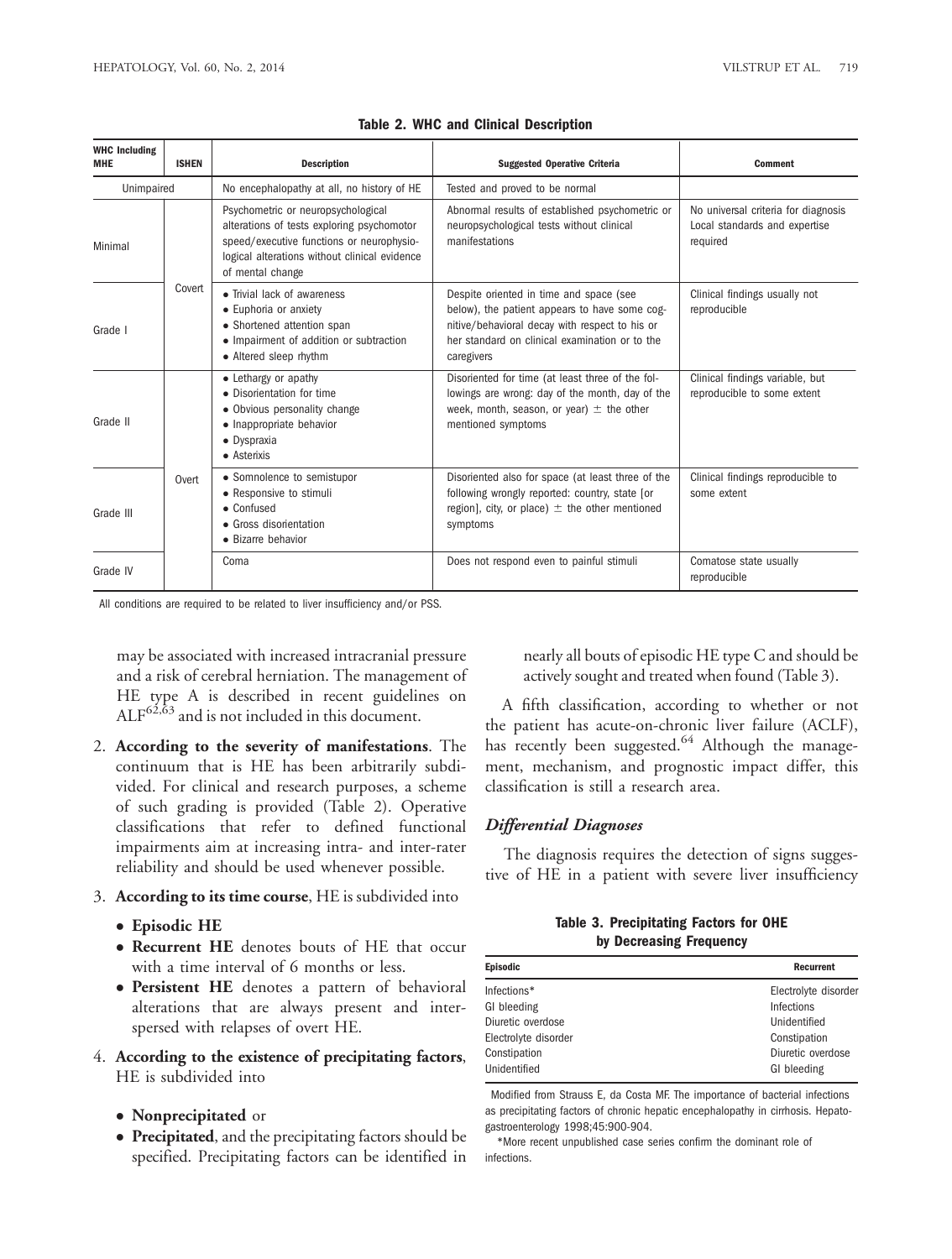#### Table 4. Differential Diagnosis of HE

Hyponatremia and sepsis can both produce encephalopathy per se and precipitate HE by interactions with the pathophysiological mechanisms. In endstage liver disease, uremic encephalopathy and HE may overlap.

and/or PSS who does not have obvious alternative causes of brain dysfunction. The recognition of precipitating factors for HE (e.g., infection, bleeding, and constipation) supports the diagnosis of HE. The differential diagnosis should consider common disorders altering the level of consciousness (Table 4).

#### Recommendations:

1. Hepatic encephalopathy should be classified according to the type of underlying disease, severity of manifestations, time course, and precipitating factors (GRADE III, A, 1).

2. A diagnostic workup is required, considering other disorders that can alter brain function and mimic HE (GRADE II-2, A, 1).

Every case and bout of HE should be described and classified according to all four factors, and this should be repeated at relevant intervals according to the clinical situation. The recommendations are summarized in Table 5.

## Diagnosis and Testing

## Clinical Evaluation

Judging and measuring the severity of HE is approached as a continuum.<sup>65</sup> The testing strategies in place range from simple clinical scales to sophisticated psychometric and neurophysiological tools; however, none of the current tests are valid for the entire spectrum.<sup>11,66</sup> The appropriate testing and diagnostic options differ according to the acuity of the presentation and the degree of impairment.<sup>67</sup>

#### Diagnosis and Testing for OHE

The diagnosis of OHE is based on a clinical examination and a clinical decision. Clinical scales are used

to analyze its severity. Specific quantitative tests are only needed in study settings. The gold standard is the West Haven criteria (WHC; Table 2, including clinical description). However, they are subjective tools with limited interobserver reliability, especially for grade I HE, because slight hypokinesia, psychomotor slowing, and a lack of attention can easily be overlooked in clinical examination. In contrast, the detection of disorientation and asterixis has good inter-rater reliability and thus are chosen as marker symptoms of OHE. $^{6/}$ Orientation or mixed scales have been used to distinguish the severity of HE. $^{68,69}$  In patients with significantly altered consciousness, the Glasgow Coma Scale (GCS; Table 6) is widely employed and supplies an operative, robust description.

Diagnosing cognitive dysfunction is not difficult. It can be established from clinical observation as well as neuropsychological or neurophysiological tests. The difficulty is to assign them to HE. For this reason, OHE still remains a diagnosis of exclusion in this patient population that is often susceptible to mental status abnormalities resulting from medications, alcohol abuse, drug use, effects of hyponatremia, and psychiatric disease (Table 4). Therefore, as clinically indicated, exclusion of other etiologies by laboratory and radiological assessment for a patient with altered mental status in HE is warranted.

## Testing for MHE and CHE

Minimal hepatic encephalopathy and CHE is defined as the presence of test-dependent or clinical signs of brain dysfunction in patients with CLD who are not disoriented or display asterixis. The term "minimal" conveys that there is no clinical sign, cognitive or other, of HE. The term "covert" includes minimal and grade 1 HE. Testing strategies can be divided into two major types: psychometric and neurophysio- $\logical.^{70,71}$  Because the condition affects several

Table 5. HE Description and Clinical Example

| <b>Type</b> | Grade      |        | <b>Time Course</b> | Spontaneous or<br>Precipitated |
|-------------|------------|--------|--------------------|--------------------------------|
| А           | <b>MHE</b> | Covert | Episodic           | Spontaneous                    |
| B           |            |        | Recurrent          |                                |
| С           |            | Overt  | Persistent         | Precipitated (specify)         |

The HE patient should be characterized by one component from each of the four columns. Example of a recommended description of a patient with HE: "The patient has HE, Type C, Grade 3, Recurrent, Precipitated (by urinary tract infection)." The description may be supplemented with operative classifications (e.g., the Glasgow Coma Score or psychometric performance).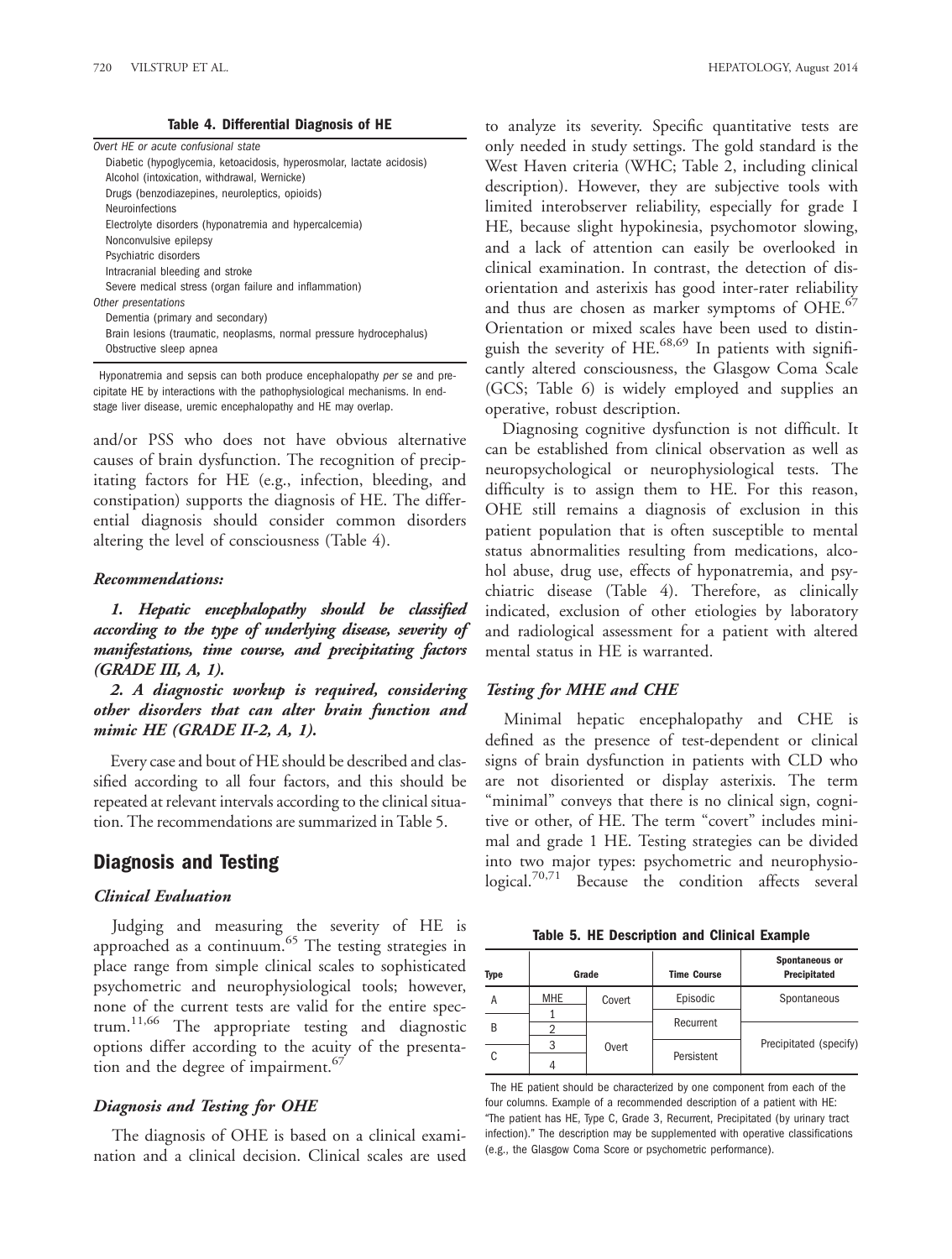|        | GCS                |                                                        |                                                               |                                          |                                 |                   |  |
|--------|--------------------|--------------------------------------------------------|---------------------------------------------------------------|------------------------------------------|---------------------------------|-------------------|--|
|        |                    |                                                        |                                                               |                                          |                                 |                   |  |
| Eyes   | Does not open eyes | Opens eyes in response to<br>painful stimuli           | Opens eyes in response<br>to voice                            | Opens eyes spontaneously                 | N/A                             | N/A               |  |
| Verbal | Makes no sounds    | Incomprehensible sounds                                | Utters inappropriate words                                    | Confused, disoriented                    | Oriented, converses<br>normally | N/A               |  |
| Motor  | Makes no movements | Extension to painful stimuli<br>(decerebrate response) | Abnormal flexion to painful<br>stimuli (decorticate response) | Flexion/withdrawal<br>to painful stimuli | Localizes painful<br>stimuli    | Obeys<br>commands |  |

Table 6.  $GCS<sup>169</sup>$ 

The scale comprises three tests: eyes, verbal, and motor responses. The three values separately as well as their sum are considered. The lowest possible GCS (the sum) is 3 (deep coma or death), whereas the highest is 15 (fully awake person).

Abbreviation: N/A, not applicable.

components of cognitive functioning, which may not be impaired to the same degree, the ISHEN suggests the use of at least two tests, depending on the local population norms and availability, and preferably with one of the tests being more widely accepted so as to serve as a comparator.

Testing for MHE and CHE is important because it can prognosticate OHE development, indicate poor quality of life and reduced socioeconomic potential, and help counsel patients and caregivers about the disease. The occurrence of MHE and CHE in patients with CLD seems to be as high as  $50\%$ ,  $72$  so, ideally, every patient at risk should be tested. However, this strategy may be  $costly<sub>1</sub><sup>73</sup>$  and the consequences of the screening procedure are not always clear and treatment is not always recommended. An operational approach may be to test patients who have problems with their quality of life or in whom there are complaints from the patients and their relatives.<sup>74</sup> Tests positive for MHE or CHE before stopping HE drug therapy will identify patients at risk for recurrent HE. $^{33,75}$  Furthermore, none of the available tests are specific for the condition,<sup>76</sup> and it is important to test only patients who do not have confounding factors, such as neuropsychiatric disorders, psychoactive medication, or current alcohol use.

Testing should be done by a trained examiner adhering to scripts that accompany the testing tools. If the test result is normal (i.e., negative for MHE or CHE), repeat testing in 6 months has been recommended.<sup>77</sup> A diagnosis of MHE or CHE does not automatically mean that the affected subject is a dangerous driver.78 Medical providers are not trained to formally evaluate fitness to drive and are also not legal representatives. Therefore, providers should act in the best interests of both the patient and society while following the applicable local laws.<sup>78</sup> However, doctors cannot evade the responsibility of counseling patients with diagnosed HE on the possible dangerous consequences of their driving, and, often, the safest advice is to stop driving until the responsible driving authorities have formally cleared the patient for safe driving. In difficult cases, the doctor should consult with the authorities that have the expertise to test driving ability and the authority to revoke the license.

A listing of the most established testing strategies is given below. The test recommendation varies depending on the logistics, availability of tests, local norms, and cost.  $65,66,71$ 

- 1. Portosystemic encephalopathy (PSE) syndrome test. This test battery consists of five paper-pencil tests that evaluate cognitive and psychomotor processing speed and visuomotor coordination. The tests are relatively easy to administer and have good external validity.<sup>76</sup> The test is often referred to as the Psychometric Hepatic Encephalopathy Score (PHES), with the latter being the sum score from all subtests of the battery. It can be obtained from Hannover Medical School (Hannover, Germany), which holds the copyright (Weissenborn.karin@mh-hannover.de). The test was developed in Germany and has been translated for use in many other countries. For illiterate patients, the figure connection test has been used as a subtest instead of the number connection test.<sup>79</sup>
- 2. The Critical Flicker Frequency (CFF) test is a psychophysiological tool defined as the frequency at which a fused light (presented from 60 Hz downward) appears to be flickering to the observer. Studies have shown its reduction with worsening cognition and improvement after therapy. The CFF test requires several trials, intact binocular vision, absence of red-green blindness, and specialized equipment.<sup>80,81</sup>
- 3. The Continuous Reaction Time (CRT) test. The CRT test relies on repeated registration of the motor reaction time (pressing a button) to auditory stimuli (through headphones). The most important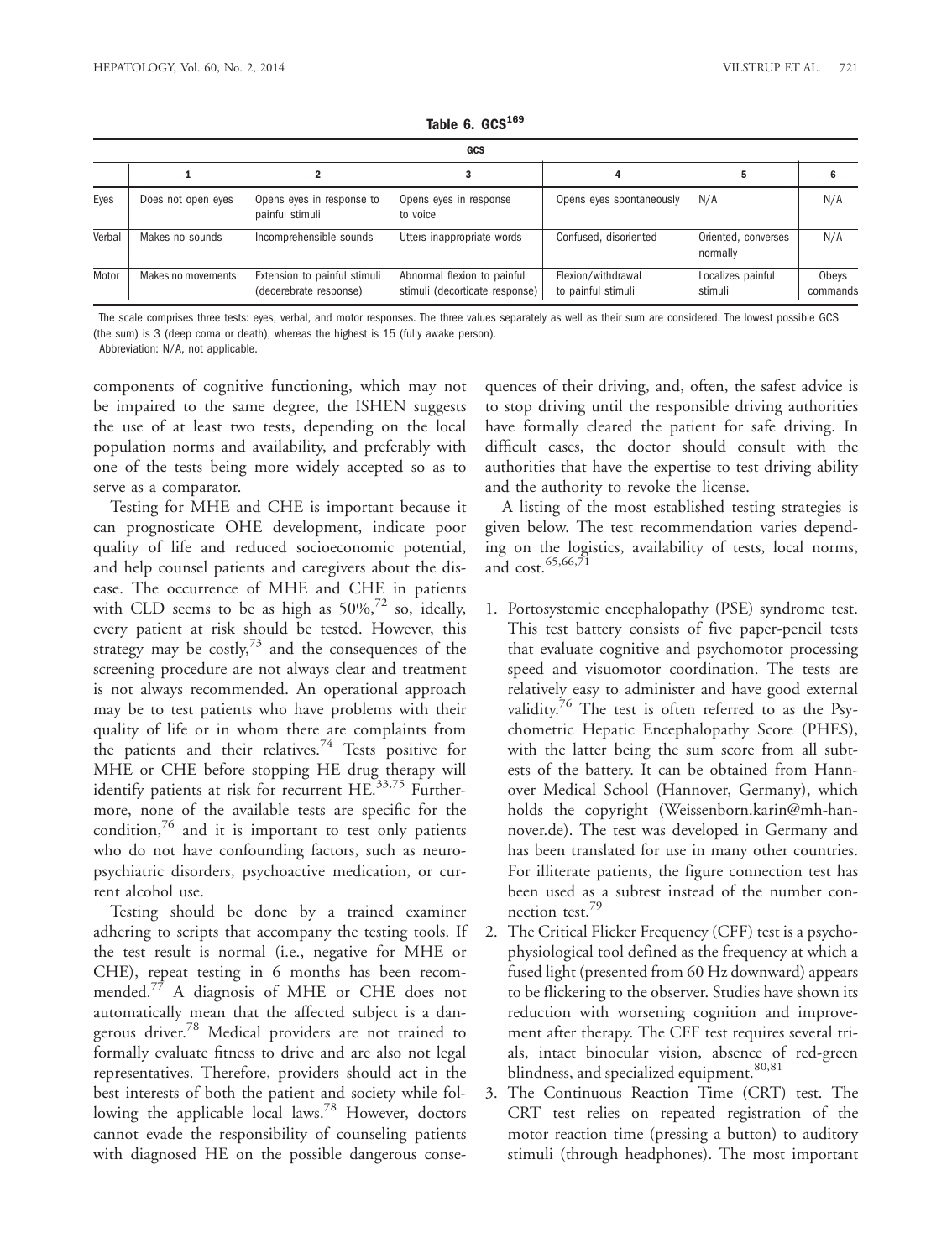test result is the CRT index, which measures the stability of the reaction times. The test result can differentiate between organic and metabolic brain impairment and is not influenced by the patient's age or gender, and there is no learning or tiring effect. Simple software and hardware are required.<sup>82</sup>

- 4. The Inhibitory Control Test (ICT) is a computerized test of response inhibition and working memory<sup>83</sup> and is freely downloadable at [www.hecme.tv.](http://www.hecme.tv) The ICT test has been judged to have good validity, but requires highly functional patients. The norms for the test have to be elaborated beyond the few centers that have used it.
- 5. The Stroop test evaluates psychomotor speed and cognitive flexibility by the interference between recognition reaction time to a colored field and a written color name. Recently, mobile application software ("apps" for a smartphone or tablet computer) based on the test has been shown to identify cognitive dysfunction in cirrhosis compared to paper-pencil tests.<sup>84</sup> Further studies are under way to evaluate its potential for screening for MHE and CHE.
- 6. The SCAN Test is a computerized test that measures speed and accuracy to perform a digit recognition memory task of increasing complexity. The SCAN Test has been shown to be of prognostic value.<sup>85</sup>
- 7. Electroencephalography examination can detect changes in cortical cerebral activity across the spectrum of HE without patient cooperation or risk of a learning effect.<sup>70</sup> However, it is nonspecific and may be influenced by accompanying metabolic disturbances, such as hyponatremia as well as drugs. Possibly, the reliability of EEG analysis can increase with quantitative analysis. This specifically should include the background frequency with mean dominant frequency or spectral band analysis.<sup>60</sup> Also, in most situations, EEG requires an institutional setup and neurological expertise in evaluation, and the cost varies among hospitals.

Although the above-described tests have been used to test for MHE and CHE, there is, most often, a poor correlation between them because HE is a multidimensional dysfunction.<sup>86</sup> Learning effect is often observed with psychometric tests and it is unclear whether current HE therapy plays a role in the test performance. Therefore, interpretation of these tests and consideration of the results for further management need an understanding of the patient's history, current therapy, and effect on the patient's daily activities, if signs of HE are found. For multicenter studies, the diagnosis of MHE or CHE by consensus should

utilize at least two of the current validated testing strategies: paper-pencil (PHES) and one of the following: computerized (CRT, ICT, SCAN, or Stroop) or neurophysiological (CFF or EEG).<sup>66</sup> In the clinical routine or single-center studies, investigators may use tests for assessing the severity of HE with which they are familiar, provided that normative reference data are available and the tests have been validated for use in this patient population.<sup>66</sup>

# Laboratory Testing

High blood-ammonia levels alone do not add any diagnostic, staging, or prognostic value in HE patients with CLD.<sup>87</sup> However, in case an ammonia level is checked in a patient with OHE and it is normal, the diagnosis of HE is in question. For ammonia-lowering drugs, repeated measurements of ammonia may be helpful to test the efficacy. There may be logistic challenges to accurately measure blood ammonia, which should be taken into consideration. Ammonia is reported either in venous, arterial blood, or plasma ammonia, so the relevant normal should be used. Multiple methods are available, but measurements should only be employed when laboratory standards allow for reliable analyses.

#### Brain Scans

Computed tomography (CT) or magnetic resonance (MR) or other image modality scans do not contribute diagnostic or grading information. However, the risk of intracerebral hemorrhage is at least 5-fold increased in this patient group,<sup>88</sup> and the symptoms may be indistinguishable, so a brain scan is usually part of the diagnostic workup of first-time HE and on clinical suspicion of other pathology.

#### Recommendations:

3. Hepatic encephalopathy should be treated as a continuum ranging from unimpaired cognitive function with intact consciousness through coma (GRADE III, A, 1).

4. The diagnosis of HE is through exclusion of other causes of brain dysfunction (GRADE II-2, A, 1).

5. Hepatic encephalopathy should be divided into various stages of severity, reflecting the degree of selfsufficiency and the need for care (GRADE III, B, 1).

6. Overt hepatic encephalopathy is diagnosed by clinical criteria and can be graded according the WHC and the GCS (GRADE II-2, B, 1).

7. The diagnosis and grading of MHE and CHE can be made using several neurophysiological and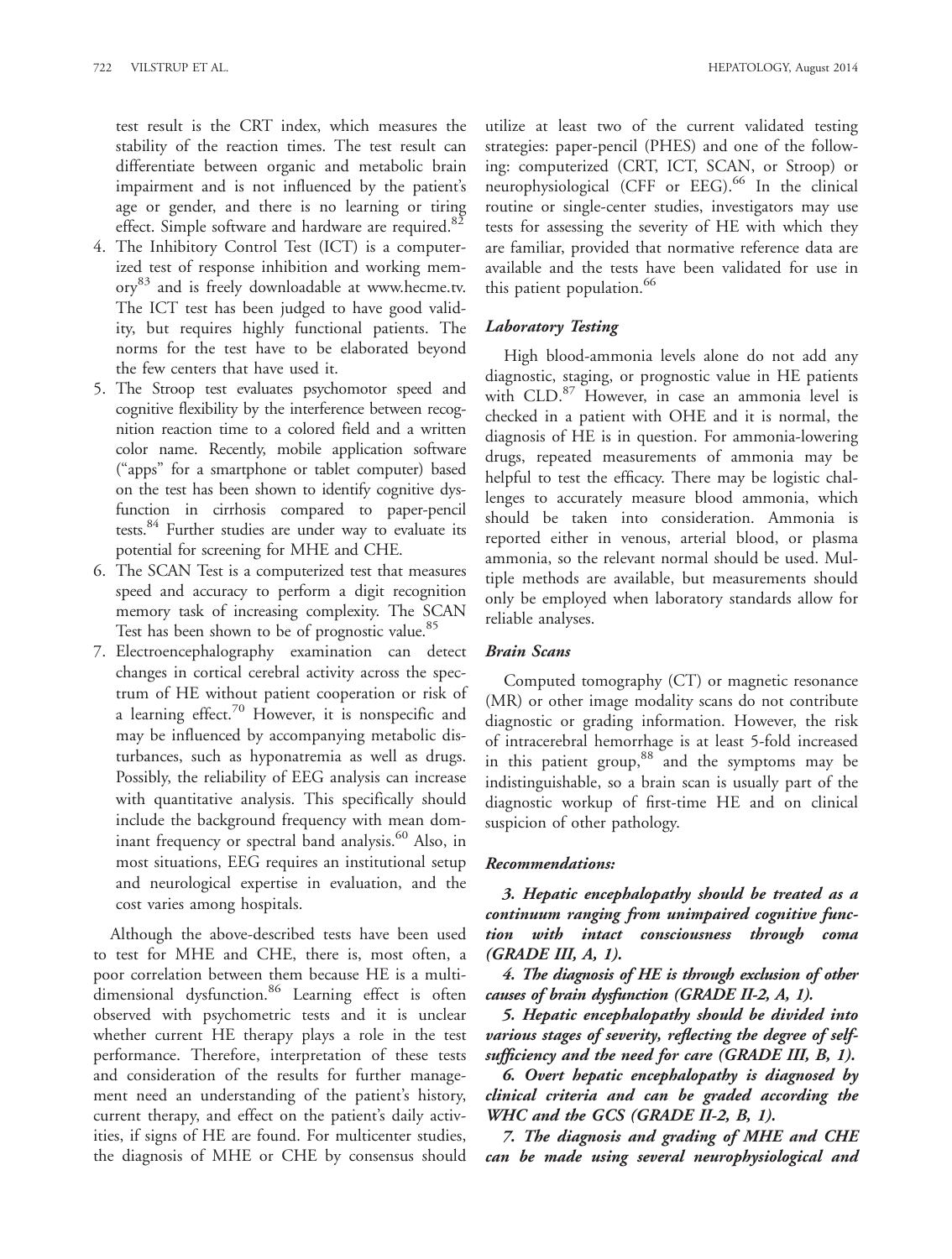psychometric tests that should be performed by experienced examiners (GRADE II-2, B, 1).

8. Testing for MHE and CHE could be used in patients who would most benefit from testing, such as those with impaired quality of life or implication on employment or public safety (GRADE III, B, 2).

9. Increased blood ammonia alone does not add any diagnostic, staging, or prognostic value for HE in patients with CLD. A normal value calls for diagnostic reevaluation (GRADE II-3, A, 1).

# Treatment

## General Principles

At this time, only OHE is routinely treated.<sup>10</sup> Minimal hepatic encephalopathy and CHE, as its title implies, is not obvious on routine clinical examination and is predominantly diagnosed by techniques outlined in the previous section. Despite its subtle nature, MHE and CHE can have a significant effect on a patient's daily living. Special circumstances can prevail where there may be an indication to treat such a patient (e.g., impairment in driving skills, work performance, quality of life, or cognitive complaints). Liver transplantation is mentioned under the treatment recommendations.

#### Recommendations:

General recommendations for treatment of episodic OHE type C include the following:

10. An episode of OHE (whether spontaneous or precipitated) should be actively treated (GRADE II-2, A, 1).

11. Secondary prophylaxis after an episode for overt HE is recommended (GRADE I, A, 1).

12. Primary prophylaxis for prevention of episodes of OHE is not required, except in patients with cirrhosis with a known high risk to develop HE (GRADE II-3, C, 2).

13. Recurrent intractable OHE, together with liver failure, is an indication for LT (GRADE I).

## Specific Approach to OHE Treatment

A four-pronged approach to management of HE is recommended (GRADE II-2, A, 1):

14. Initiation of care for patients with altered consciousness

15. Alternative causes of altered mental status should be sought and treated.

16. Identification of precipitating factors and their correction

17. Commencement of empirical HE treatment

Patients with higher grades of HE who are at risk or unable to protect their airway need more intensive monitoring and are ideally managed in an intensive care setting. Alternative causes of encephalopathy are not infrequent in patients with advanced cirrhosis. Technically, if other causes of encephalopathy are present, then the episode of encephalopathy may not be termed HE. In the clinical setting, what transpires is treatment of both HE and non-HE.

Controlling precipitating factors in the management of OHE is of paramount importance, because nearly 90% of patients can be treated with just correction of the precipitating factor.<sup>89</sup> Careful attention to this issue is still the cornerstone of HE management.

## Therapy for Episodes of OHE

In addition to the other elements of the fourpronged approach to treatment of HE, specific drug treatment is part of the management. Most drugs have not been tested by rigorous randomized, controlled studies and are utilized based on circumstantial observations. These agents include nonabsorbable disaccharides, such as lactulose, and antibiotics, such as rifaximin. Other therapies, such as oral branched-chain amino acids (BCAAs), intravenous (IV) L-ornithine Laspartate (LOLA), probiotics, and other antibiotics, have also been used. In the hospital, a nasogastric tube can be used to administer oral therapies in patients who are unable to swallow or have an aspiration risk.

Nonabsorbable Disaccharides. Lactulose is generally used as initial treatment for OHE. A large metaanalysis of trial data did not completely support lactulose as a therapeutic agent for treatment of OHE, but for technical reasons, it did not include the largest trials, and these agents continue to be used widely. $90$  Lack of effect of lactulose should prompt a clinical search for unrecognized precipitating factors and competing causes for the brain impairment. Though it is assumed that the prebiotic effects (the drug being a nondigestible substance that promotes the growth of beneficial microorganisms in the intestines) and acidifying nature of lactulose have an additional benefit beyond the laxative effect, culture-independent studies have not borne those out.75,91 In addition, most recent trials on lactulose have been open label in nature. Cost considerations alone add to the argument in support of lactulose. $92$  In some centers, lactitol is preferred to lactulose, based on small meta-analyses of even smaller trials.<sup>93,94</sup>

In populations with a high prevalence of lactose intolerance, the use of lactose has been suggested. $95$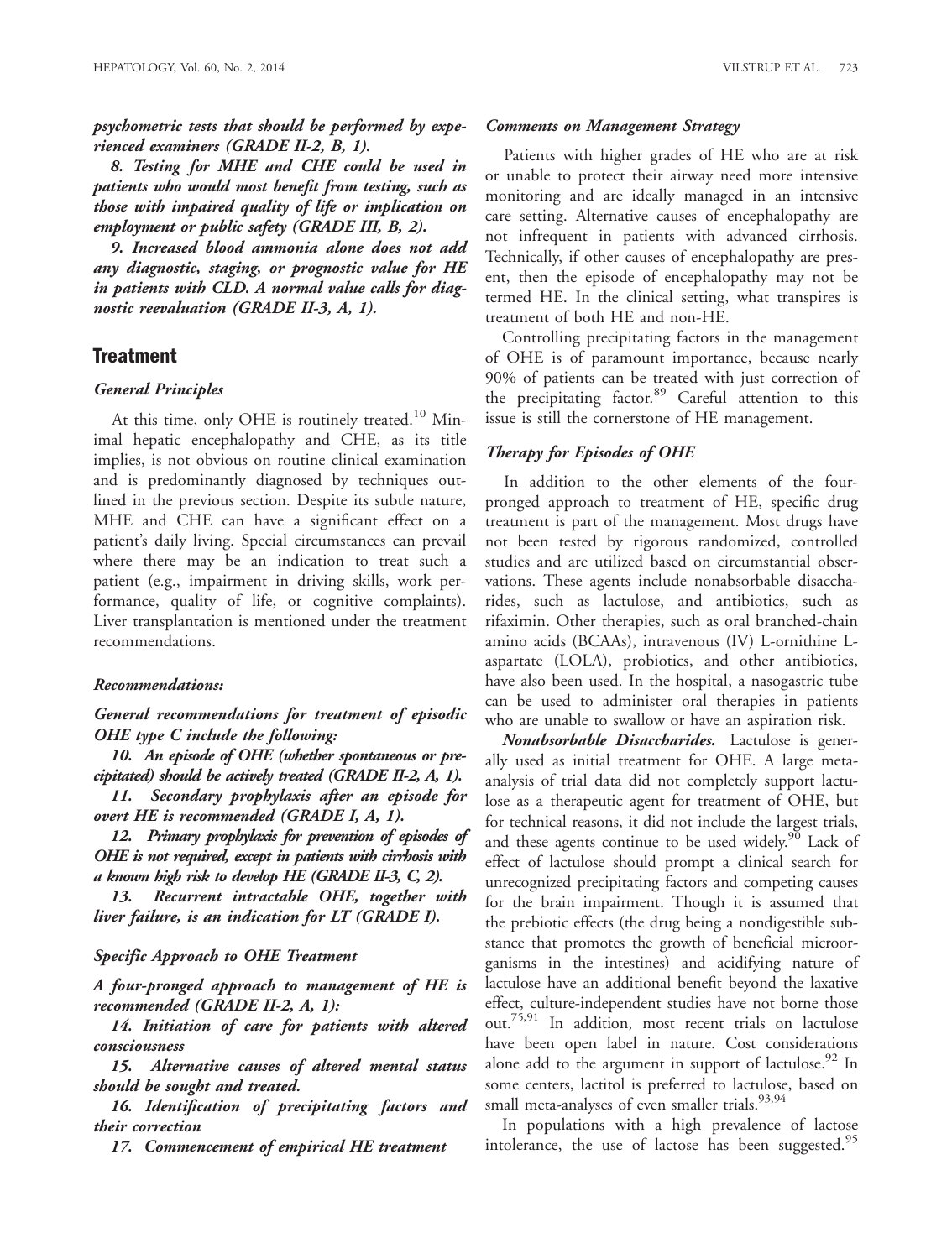724 VILSTRUP ET AL. HEPATOLOGY, August 2014

However, the only trial to show that stool-acidifying enemas (lactose and lactulose) were superior to tapwater enemas was underpowered.<sup>96</sup> The use of polyethylene glycol preparation $^{97}$  needs further validation.

The dosing of lactulose should be initiated<sup>98</sup> when the three first elements of the four-pronged approach are completed, with 25 mL of lactulose syrup every 1- 2 hours until at least two soft or loose bowel movements per day are produced. Subsequently, the dosing is titrated to maintain two to three bowel movements per day. This dose reduction should be implemented. It is a misconception that lack of effect of smaller amounts of lactulose is remedied by much larger doses. There is a danger for overuse of lactulose leading to complications, such as aspiration, dehydration, hypernatremia, and severe perianal skin irritation, and overuse can even precipitate HE.<sup>99</sup>

Rifaximin. Rifaximin has been used for the therapy of HE in a number of trials $100$  comparing it with placebo, other antibiotics, nonabsorbable disaccharides, and in dose-ranging studies. These trials showed effect of rifaximin that was equivalent or superior to the compared agents with good tolerability. Long-term cyclical therapy over 3-6 months with rifaximin for patients with OHE has also been studied in three trials (two compared to nonabsorbable disaccharides and one against neomycin) showing equivalence in cognitive improvement and ammonia lowering. A multinational study<sup>101</sup> with patients having two earlier OHE bouts to maintain remission showed the superiority of rifaximin versus placebo (in the background of 91% lactulose use). No solid data support the use of rifaximin alone.

Other Therapies. Many drugs have been used for treatment of HE, but data to support their use are limited, preliminary, or lacking. However, most of these drugs can safely be used despite their limited proven efficacy.

BCAAs. An updated meta-analysis of eight randomized, controlled trials (RCTs) indicated that oral BCAA-enriched formulations improve the manifestations of episodic HE whether OHE or MHE.102,130 There is no effect of IV BCAA on the episodic bout of HE.127

Metabolic Ammonia Scavengers. These agents, through their metabolism, act as urea surrogates excreted in urine. Such drugs have been used for treatment of inborn errors of the urea cycle for many years. Different forms are available and currently present as promising investigational agents. Ornithine phenylacetate has been studied for HE, but further clinical reports are awaited.<sup>103</sup> Glyceryl phenylbutyrate (GPB) was tested in a recent  $\mathrm{RCT}^{104}$  on patients who had

experienced two or more episodes of HE in the last 6 months and who were maintained on standard therapy (lactulose  $\pm$  rifaximin). The GPB arm experienced fewer episodes of HE and hospitalizations as well as longer time to first event. More clinical studies on the same principle are under way and, if confirmed, may lead to clinical recommendations.

L-ornithine L-aspartate (LOLA). An RCT on patients with persistent HE demonstrated improvement by IV LOLA in psychometric testing and postprandial venous ammonia levels.<sup>105</sup> Oral supplementation with LOLA is ineffective.

**Probiotics.** A recent, open-label study of either lactulose, probiotics, or no therapy in patients with cirrhosis who recovered from HE found fewer episodes of HE in the lactulose or probiotic arms, compared to placebo, but were not different between either interventions. There was no difference in rates of readmission in any of the arms of the study.<sup>106</sup>

Glutaminase Inhibitors. Portosystemic shunting up-regulates the intestinal glutaminase gene so that intestinal glutaminase inhibitors may be useful by reducing the amounts of ammonia produced by the gut.

Neomycin. This antibiotic still has its advocates and was widely used in the past for HE treatment; it is a known glutaminase inhibitor.<sup>107</sup>

**Metronidazole.** As short-term therapy,<sup>108</sup> metronidazole also has advocates for its use. However, longterm ototoxicity, nephrotoxicity, and neurotoxicity make these agents unattractive for continuous long-term use.

**Flumazenil.** This drug is not frequently used. It transiently improves mental status in OHE without improvement on recovery or survival. The effect may be of importance in marginal situations to avoid assisted ventilation. Likewise, the effect may be helpful in difficult differential diagnostic situations by confirming reversibility (e.g., when standard therapy unexpectedly fails or when benzodiazepine toxicity is suspected).

Laxatives. Simple laxatives alone do not have the prebiotic properties of disaccharides, and no publications have been forthcoming on this issue.

Albumin. A recent RCT on OHE patients on rifaximin given daily IV albumin or saline showed no effect on resolution of HE, but was related to better postdischarge survival.<sup>109</sup>

## Recommendations:

## 18. Identify and treat precipitating factors for HE (GRADE II-2, A, 1).

19. Lactulose is the first choice for treatment of episodic OHE (GRADE II-1, B, 1).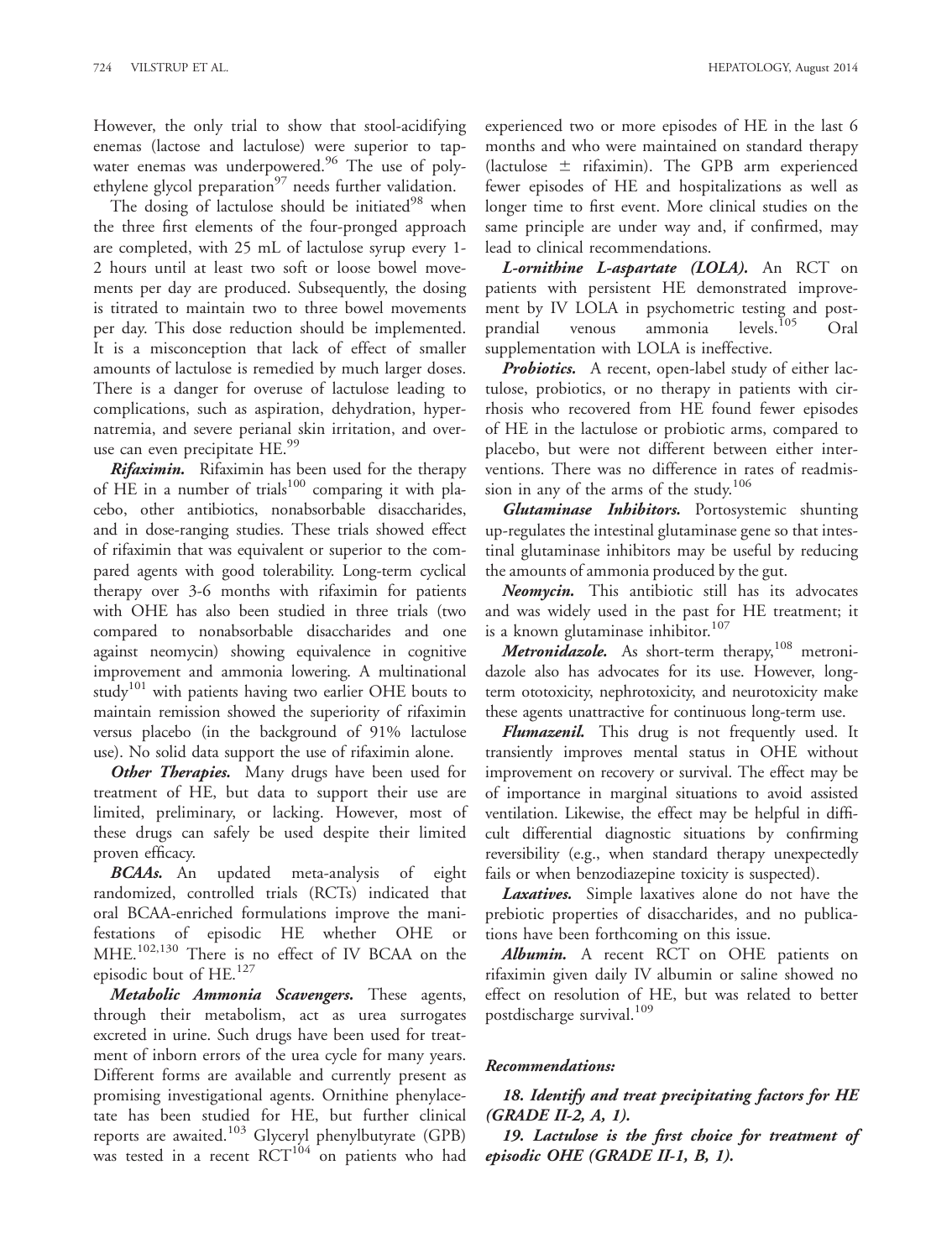20. Rifaximin is an effective add-on therapy to lactulose for prevention of OHE recurrence (GRADE I, A, 1).

21. Oral BCAAs can be used as an alternative or additional agent to treat patients nonresponsive to conventional therapy (GRADE I, B, 2).

22. IV LOLA can be used as an alternative or additional agent to treat patients nonresponsive to conventional therapy (GRADE I, B, 2).

23. Neomycin is an alternative choice for treatment of OHE (GRADE II-1, B, 2).

24. Metronidazole is an alternative choice for treatment of OHE (GRADE II-3, B, 2).

## Prevention of Overt Hepatic Encephalopathy

After an Episode of OHE. There are no randomized, placebo-controlled trials of lactulose for maintenance of remission from OHE. However, it is still widely recommended and practiced. A single-center, open-label RCT of lactulose demonstrated less recurrence of HE in patients with cirrhosis.<sup>33</sup> A recent RCT supports lactulose as prevention of HE subsequent to upper gastrointestinal (GI) bleeding.<sup>110</sup>

Rifaximin added to lactulose is the best-documented agent to maintain remission in patients who have already experienced one or more bouts of OHE while on lactulose treatment after their initial episode of  $OHE.<sup>101</sup>$ 

Hepatic Encephalopathy After TIPS. Once TIPS was popularized to treat complications of PH, its tendency to cause the appearance of HE, or less commonly, intractable persistent HE, was noted. Faced with severe HE as a complication of a TIPS procedure, physicians had a major dilemma. Initially, it was routine to use standard HE treatment to prevent post-TIPS HE. However, one study illustrated that neither rifaximin nor lactulose prevented post-TIPS HE any better than placebo.<sup>111</sup> Careful case selection has reduced the incidence of severe HE post-TIPS. If it occurs, shunt diameter reduction can reverse HE.112 However, the original cause for placing TIPS may reappear.

Another important issue with TIPS relates to the desired portal pressure (PP) attained after placement of stents. Too low a pressure because of large stent diameter can lead to intractable HE, as noted above. There is a lack of consensus on whether to aim to reduce PP by 50% or below 12 mmHg. The latter is associated with more bouts of encephalopathy.<sup>113</sup> It is widely used to treat post-TIPS recurrent HE as with other cases of recurrent HE, including the cases that cannot be managed by reduction of shunt diameter.

Hepatic Encephalopathy Secondary to Portosystemic Shunts (PSSs). Recurrent bouts of overt HE in patients with preserved liver function consideration should lead to a search for large spontaneous PSSs. Certain types of shunts, such as splenorenal shunts, can be successfully embolized with rapid clearance of overt HE in a fraction of patients in a good liver function status, despite the risk for subsequent  $VB$ .<sup>114</sup>

#### Recommendations:

25. Lactulose is recommended for prevention of recurrent episodes of HE after the initial episode (GRADE II-1, A, 1).

26. Rifaximin as an add-on to lactulose is recommended for prevention of recurrent episodes of HE after the second episode (GRADE I, A, 1).

27. Routine prophylactic therapy (lactulose or rifaximin) is not recommended for the prevention of post-TIPS HE (GRADE III, B, 1).

Discontinuation of Prophylactic Therapy. There is a nearly uniform policy to continue treatment indefinitely after it has successfully reversed a bout of OHE. The concept may be that once the thresholds for OHE is reached, then patients are at high risk for recurrent episodes. This risk appears to worsen as liver function deteriorates. However, what often occurs are recurrent bouts of OHE from a well-known list of precipitating factors. If a recurrent precipitating factor can be controlled, such as recurrent infections or variceal hemorrhages, then HE recurrence may not be a risk and HE therapy can be discontinued. Even more influential on the risk for further bouts of OHE is overall liver function and body habitus. If patients recover a significant amount of liver function and muscle mass from the time they had bouts of OHE, they may well be able to stop standard HE therapy. There are very little data on this issue, but tests positive for MHE or CHE before stopping HE drug therapy will predict patients at risk for recurrent HE.

#### Recommendation:

28. Under circumstances where the precipitating factors have been well controlled (i.e., infections and VB) or liver function or nutritional status improved, prophylactic therapy may be discontinued (GRADE III, C, 2).

#### Treatment of Minimal HE and Covert HE

Although it is not standard to offer therapy for MHE and CHE, studies have been performed using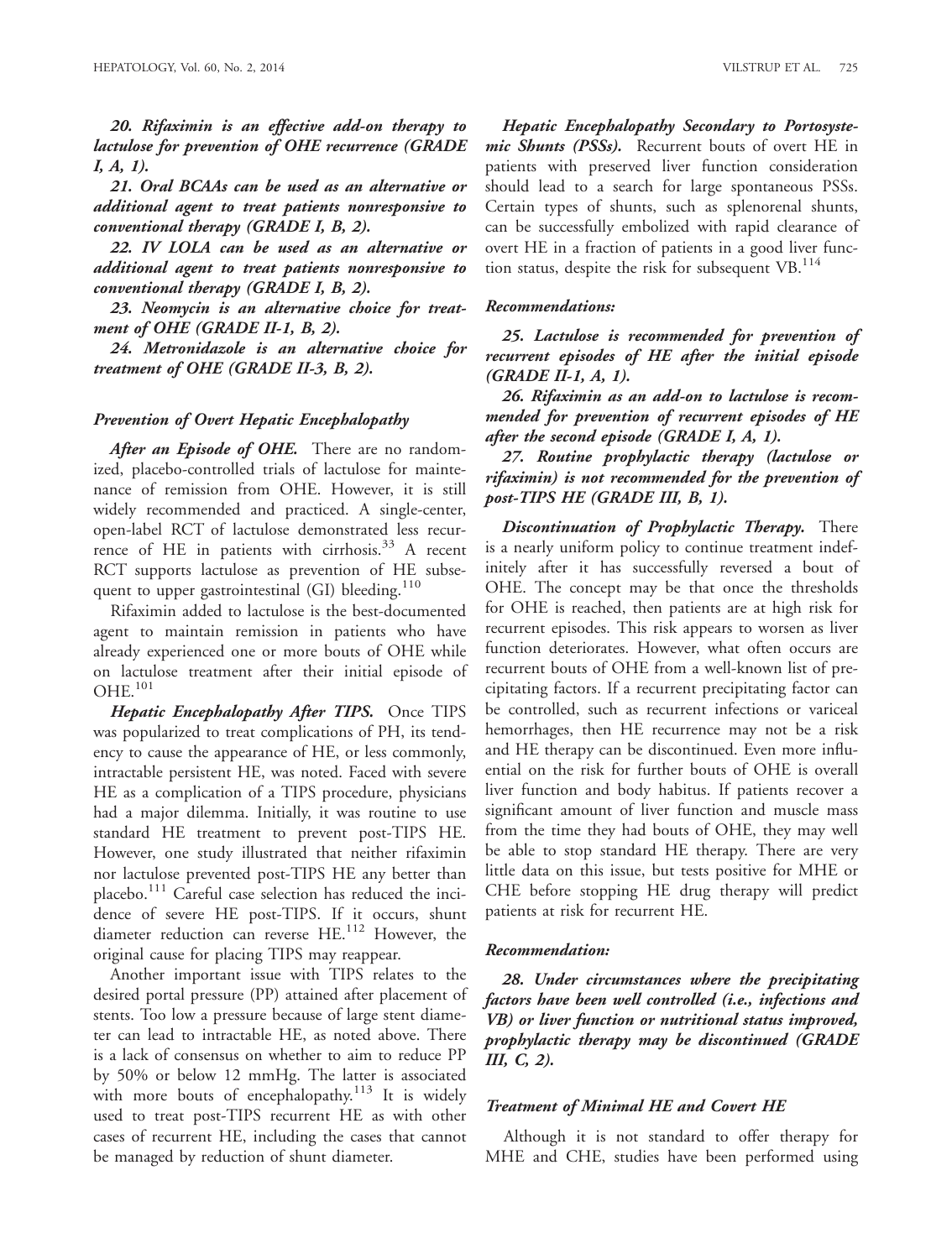several modes of therapy. The majority of studies have been for less than 6 months and do not reflect the overall course of the condition. Trials span the gamut from small open-label trials to larger, randomized, controlled studies using treatments varying from probiotics, lactulose, and rifaximin. Most studies have shown an improvement in the underlying cognitive status, but the mode of diagnosis has varied considerably among studies. A minority of studies used clinically relevant endpoints. It was shown, in an open-label study,  $115$  that lactulose can prevent development of the first episode of OHE, but the study needs to be replicated in a larger study in a blinded fashion before firm recommendations can be made. Studies using lactulose and rifaximin have shown improvement in quality of  $life^{34,116}$  and also in driving simulator performance.<sup>117</sup> Probiotics have also been used, but the open-label nature, varying amounts and types of organisms, and different outcomes make them difficult to recommend as therapeutic options at this time.<sup>118-121</sup>

Because of the multiple methods used to define MHE and CHE, varying endpoints, short-term treatment trials, and differing agents used in trials to date, routine treatment for MHE is not recommended at this stage. Exceptions could be made on a case-by-case basis using treatments that are approved for OHE, particularly for patients with CHE and West Haven Grade I HE.

## Recommendation:

29. Treatment of MHE and CHE is not routinely recommended apart from a case-by-case basis (GRADE II-2, B, 1).

## Nutrition

Modulation of nitrogen metabolism is crucial to the management of all grades of HE, and nutritional options are relevant. Detailed recent guidelines for nutrition of patients with HE are given elsewhere.<sup>122</sup> Malnutrition is often underdiagnosed, and approximately 75% of patients with HE suffer from moderateto-severe protein-calorie malnutrition with loss of muscle mass and energy depots. Chronic protein restriction is detrimental because patients' protein requirements are relatively greater than that of healthy patients and they are at risk of accelerated fasting metabolism. Malnutrition and loss of muscle bulk is a risk factor for development of HE and other cirrhosis complications. Sarcopenia has been proven to be an important negative prognostic indicator in patients with cirrhosis.123,124 All HE patients should undergo an assessment of nutritional status by taking a good dietary history, with

anthropometric data and muscle strength measurement as practical, useful measures of nutritional status. In the undressed patient, particular attention is paid to the muscle structures around the shoulders and gluteal muscles. Pitfalls are water retention and obesity. Although body mass index is rarely helpful, the heightcreatinine ratio may be useful, as well as the bioimpedance technique. More advanced techniques, such as dual-energy X-ray absorptiometry/CT/MR, are rarely useful for clinical purposes. The patient should undergo a structured dietary assessment, preferably by a dietician, or other specially trained staff. The majority of HE patients will fulfill criteria for nutritional therapy. The therapy is refeeding by moderate hyperalimentation, as indicated below. Small meals evenly distributed throughout the day and a late-night snack $125$  should be encouraged, with avoidance of fasting. Glucose may be the most readily available calorie source, but should not be utilized as the only nutrition. Hyperalimentation should be given orally to patients that can cooperate, by gastric tube to patients who cannot take the required amount, and parenterally to other patients. The nutrition therapy should be initiated without delay and monitored during maintenance visits. The use of a multivitamin is generally recommended, although there are no firm data on the benefits of vitamin and mineral supplementation. Specific micronutrient replacement is given if there are confirmed measured losses, and zinc supplementation is considered when treating HE. If Wernicke's is suspected, large doses of thiamine should be given parenterally and before any glucose administration. Administration of large amounts of nonsaline fluids should be adjusted so as to avoid induction of hyponatremia, particularly in patients with advanced cirrhosis. If severe hyponatremia is corrected, this should be done slowly.

There is consensus that low-protein nutrition should be avoided for patients with HE. Some degree of protein restriction may be inevitable in the first few days of OHE treatment, but should not be prolonged. Substitution of milk-based or vegetable protein or supplementing with BCAAs is preferable to reduction of total protein intake. Oral BCAA-enriched nutritional formulation may be used to treat HE and generally improves the nutritional status of patients with cirrhosis,<sup>126</sup> but IV BCAA for an episode of HE has no effect.<sup>127</sup> The studies on the effect of oral BCAA have been more encouraging<sup>128,129</sup> and confirmed by a recent meta-analysis of 11 trials.<sup>130</sup> Ultimately, the effects of these amino acids may turn out to have more important effects on promotion of maintenance of lean body mass than a direct effect on HE.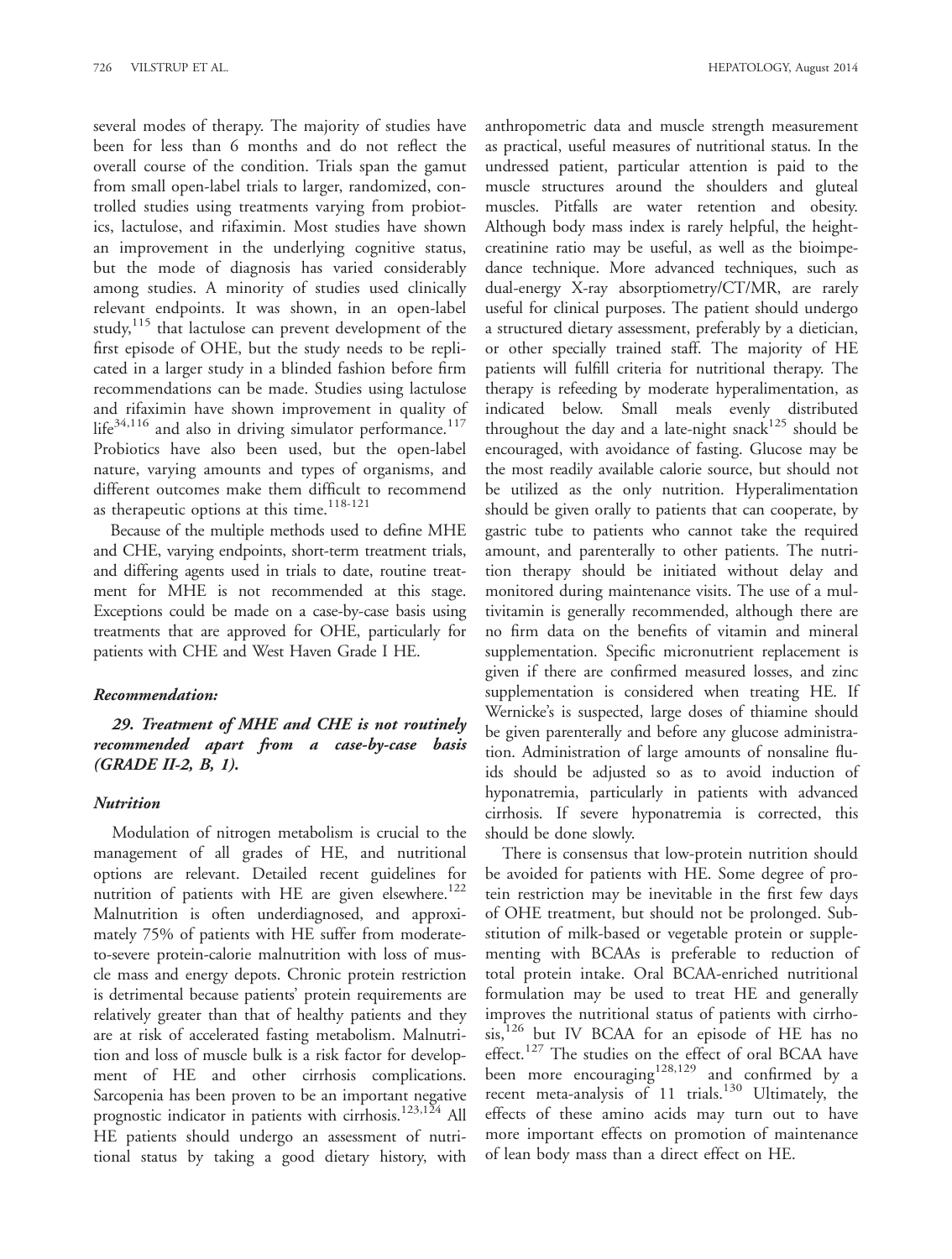#### Recommendations:

30. Daily energy intakes should be 35-40 kcal/kg ideal body weight (GRADE I, A, 1).

31. Daily protein intake should be 1.2-1.5 g/kg/  $day$  (GRADE I, A, 1).

32. Small meals or liquid nutritional supplements evenly distributed throughout the day and a latenight snack should be offered (GRADE I, A, 1).

33. Oral BCAA supplementation may allow recommended nitrogen intake to be achieved and maintained in patients intolerant of dietary protein (GRADE II-2, B, 2).

#### Liver Transplantation (LT)

Liver transplantation remains the only treatment option for HE that does not improve on any other treatment, but is not without its risks. The management of these potential transplant candidates as practiced in the United States has been published elsewhere,<sup>131,132</sup> and European guidelines are under way. Hepatic encephalopathy by itself is not considered an indication for LT unless associated with poor liver function. However, cases do occur where HE severely compromises the patient's quality of life and cannot be improved despite maximal medical therapy and who may be LT candidates despite otherwise good liver status. Large PSSs may cause neurological disturbances and persistent HE, even after LT. Therefore, shunts should be identified and embolization considered before or during transplantation.133 Also, during the transplant workup, severe hyponatremia should be corrected slowly.

Hepatic encephalopathy should improve after transplant, whereas neurodegenerative disorders will worsen. Therefore, it is important to distinguish HE from other causes of mental impairment, such as Alzheimer's disease and small-vessel cerebrovascular disease. Magnetic resonance imaging and spectroscopy of the brain should be conducted, and the patient should be evaluated by an expert in neuropsychology and neurodegenerative diseases.<sup>134</sup> The patient, caregivers, and health professionals should be aware that transplantation may induce brain function impairment and that not all manifestations of HE are fully reversible by transplantation.<sup>135</sup>

One difficult and not uncommon problem is the development of a confusional syndrome in the postoperative period. The search of the cause is often difficult, and the problem may have multiple origins. Patients with alcoholic liver disease (ALD) and those with recurrent HE before transplantation are at higher risk. Toxic effects of immunosuppressant drugs are a frequent

cause, usually associated with tremor and elevated levels in blood. Other adverse cerebral effects of drugs may be difficult to diagnose. Confusion associated with fever requires a diligent, systematic search for bacterial or viral causes (e.g., cytomegalovirus). Multiple causative factors are not unusual, and the patient's problem should be approached from a broad clinical view.<sup>136</sup>

## Economic/Cost Implications

As outlined under epidemiology, the burden of HE is rapidly increasing and more cases of HE will be encountered, with substantial direct costs being attributed to hospitalizations for HE and to indirect costs. The patients with HE hospitalized in the United States in 2003 generated charges of approximately US\$ 1 billion.<sup>40,137</sup> Resource utilization for this group of patients is also increasing as a result of longer lengths of stay and more complex and expensive hospital efforts, as well as a reported in-patient mortality of 15%. There are no directly comparable EU cost data, but by inference from epidemiological data, the event rate should be approximately the same and the costs comparable, differences between U.S. and EU hospital financing notwithstanding. These costs are an underestimate, because out-patient care, disability and lost productivity, and the negative effect on the patient's family or support network were not quantified.<sup>138</sup>

The cost of medications is very variable to include in analyses because it varies widely from country to country and are usually determined by what the pharmaceutical companies believe the market can sustain. Regarding the beneficial effects of rifaximin, costeffective analyses based on current drug prices favor treatments that are lactulose based,  $92,139$  as do analyses of accidents, deaths/morbidity, and time off from work<sup>73</sup> in patients with MHE or CHE. Therefore, until the costs of other medications fall, lactulose continues to be the least expensive, most cost-effective treatment.

# Alternative Causes of Altered Mental Status

#### Disorders to Be Considered

The neurological manifestations of HE are nonspecific. Therefore, concomitant disorders have to be considered as an additional source of central nervous system dysfunction in any patient with CLD. Most important are renal dysfunction, hyponatremia, diabetes mellitus (DM), sepsis, and thiamine deficiency (Wernicke's encephalopathy); noteworthy also is intracranial bleeding (chronic subdural hematoma and parenchymal bleeding).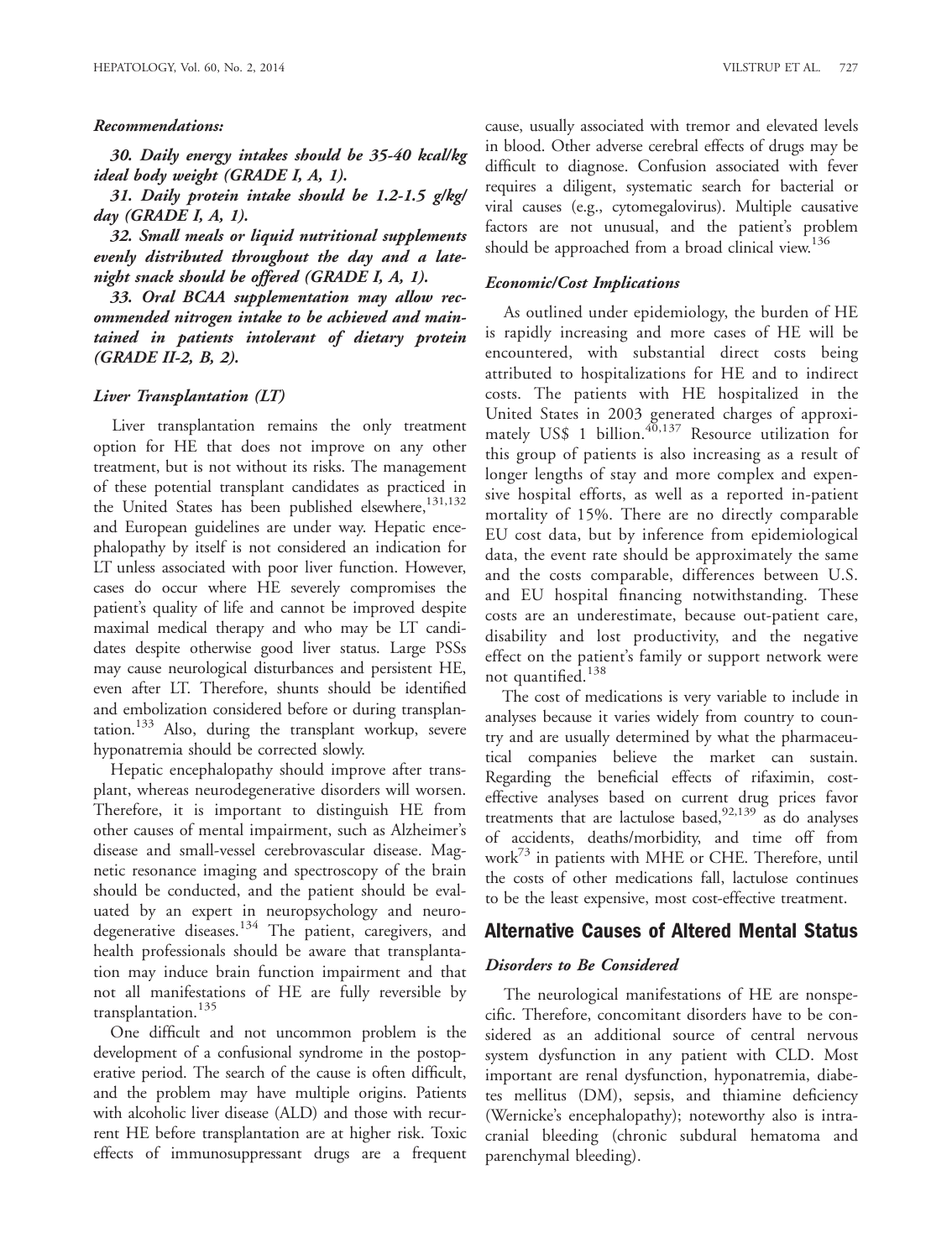## Interaction Between Concomitant Disorders and Liver Disease With Regard to Brain Function

Hyponatremia is an independent risk factor for development of HE in patients with cirrhosis.140,141 The incidence of HE increases $142$  and the response rate to lactulose therapy decreases<sup>143</sup> with decreasing serum sodium concentrations.

Diabetes mellitus has been suggested as a risk factor for development of HE, especially in patients with hepatitis C virus (HCV) cirrhosis,<sup>144</sup> but the relationship may also be observed in other cirrhosis etiologies.<sup>145</sup>

An increased risk to develop HE has also been shown in patients with cirrhosis with renal dysfunc- $\text{tion}$ ,<sup>146</sup> independent of the severity of cirrhosis.

Neurological symptoms are observed in 21%-33% of patients with cirrhosis with sepsis and in 60%-68% of those with septic shock.<sup>147</sup> Patients with cirrhosis do not differ from patients without cirrhosis regarding their risk to develop brain dysfunction with sepsis,<sup>148</sup> although it is assumed that systemic inflammation and hyperammonemia act synergistically with regard to the development of HE.

Thiamine deficiency predominantly occurs in patients with ALD, but may also occur as a consequence of malnutrition in end-stage cirrhosis of any cause. The cerebral symptoms disorientation, alteration of consciousness, ataxia, and dysarthria cannot be differentiated as being the result of thiamine deficiency or hyperammonemia by clinical examination.<sup>149</sup> In any case of doubt, thiamine should be given IV before glucose-containing solutions.

# Effect of the Etiology of the Liver Disease Upon Brain Function

Data upon the effect of the underlying liver disease on brain function are sparse, except for alcoholism and hepatitis C. Rare, but difficult, cases may be the result of Wilson's disease.

Even patients with alcohol disorder and no clinical disease have been shown to exhibit deficits in episodic memory,<sup>150</sup> working memory and executive func- $\frac{151}{151}$  visuoconstruction abilities,<sup>152</sup> and upper- and lower-limb motor skills.<sup>153</sup> The cognitive dysfunction is more pronounced in those patients with alcohol disorder who are at risk of Wernicke's encephalopathy as a result of malnutrition or already show signs of the problem.<sup>154</sup> Thus, it remains unclear whether the disturbance of brain function in patients with ALD is the result of HE, alcohol toxicity, or thiamine deficiency.

There is mounting evidence that HCV is present and replicates within the brain.<sup>155-158</sup> Approximately

half of HCV patients suffer chronic fatigue irrespective of the grade of their liver disease,  $159,160$  and even patients with only mild liver disease display cognitive  $\frac{1}{4}$  dysfunction,<sup>161,162</sup> involving verbal learning, attention, executive function, and memory. Likewise, patients with primary biliary cirrhosis and primary sclerosing cholangitis may have severe fatigue and impairment of attention, concentration, and psychomotor function irrespective of the grade of liver disease.<sup>163-168</sup>

# Diagnostic Measures to Differentiate Between HE and Cerebral Dysfunction Resulting From Other **Causes**

Because HE shares symptoms with all concomitant disorders and underlying diseases, it is difficult in the individual case to differentiate between the effects of HE and those resulting from other causes. In some cases, the time course and response to therapy may be the best support of HE. As mentioned, a normal blood ammonia level in a patient suspected of HE calls for consideration. None of the diagnostic measures used at present has been evaluated for their ability to differentiate between HE and other causes of brain dysfunction. The EEG would not be altered by DM or alcohol disorders, but may show changes similar to those with HE in cases of renal dysfunction, hyponatremia, or septic encephalopathy. Psychometric tests are able to detect functional deficits, but are unable to differentiate between different causes for these deficits. Brain imaging methods have been evaluated for their use in diagnosing HE, but the results are disappointing. Nevertheless, brain imaging should be done in every patient with CLD and unexplained alteration of brain function to exclude structural lesions. In rare cases, reversibility by flumazenil may be useful.

## Follow-up

After a hospital admission for HE, the following issues should be addressed.

## Discharge From Hospital

1. The medical team should confirm the neurological status before discharge and judge to what extent the patient's neurological deficits could be attributable to HE, or to other neurological comorbidities, for appropriate discharge planning. They should inform caregivers that the neurological status may change once the acute illness has settled and that requirement for medication could change.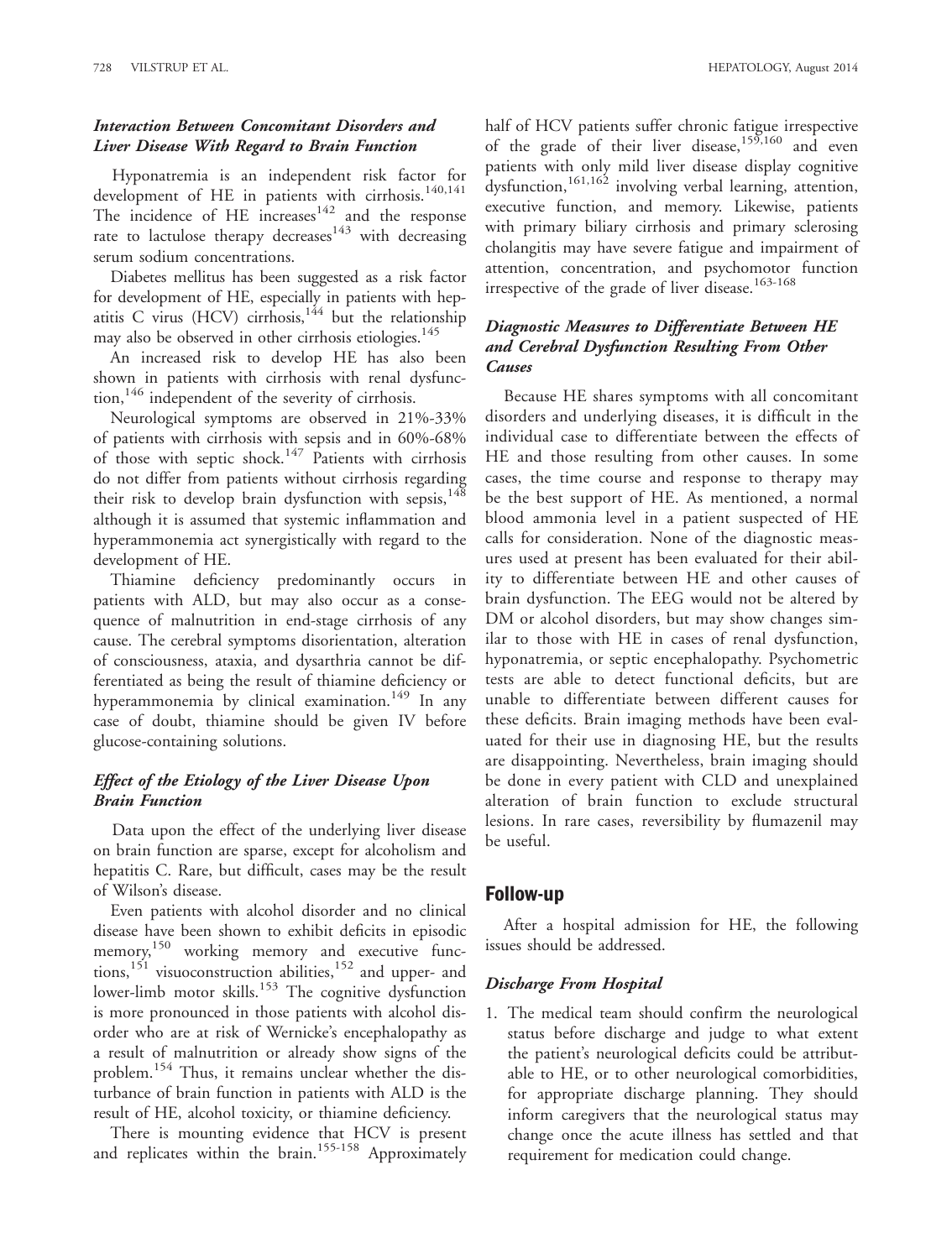- 2. Precipitating and risk factors for development of HE should be recognized. Future clinical management should be planned according to (1) potential for improvement of liver function (e.g., acute alcoholic hepatitis, autoimmune hepatitis, and hepatitis B), (2) presence of large portosystemic shunts (which may be suitable for occlusion), and (3) characteristics of precipitating factors (e.g., prevention of infection, avoidance of recurrent GI bleeding, diuretics, or constipation).
- 3. Out-patient postdischarge consultations should be planned to adjust treatment and prevent the reappearance of precipitating factors. Close liaison should be made with the patient's family, the general practitioner, and other caregivers in the primary health service, so that all parties involved understand how to manage HE in the specific patient and prevent repeated hospitalizations.

## Preventive Care After Discharge

- 1. Education of patients and relatives should include (1) effects of medication (lactulose, rifaximin, and so on) and the potential side effects (e.g., diarrhea), (2) importance of adherence, (3) early signs of recurring HE, and (4) actions to be taken if recurrence (e.g., anticonstipation measures for mild recurrence and referral to general practitioner or hospital if HE with fever).
- 2. Prevention of recurrence: the underlying liver pathology may improve with time, nutrition, or specific measures, but usually patients who have developed OHE have advanced liver failure without much hope for functional improvements and are often potential LT candidates. Managing the complications of cirrhosis (e.g., spontaneous bacterial peritonitis and GI bleeding) should be instituted according to available guidelines. Pharmacological secondary prevention is mentioned above.
- 3. Monitoring neurological manifestations is necessary in patients with persisting HE to adjust treatment and in patients with previous HE to investigate the presence and degree of MHE or CHE or signs of recurring HE. The cognitive assessment depends on the available normative data and local resources. The motor assessment should include evaluation of gait and walking and consider the risk of falls.
- 4. The socioeconomic implications of persisting HE or MHE or CHE may be very profound. They include a decline in work performance, impairment in quality of life, and increase in the risk of accidents. These patients often require economic support and extensive care from the public social support system

and may include their relatives. All these issues should be incorporated into the follow-up plan.

- 5. Treatment endpoints depend on the monitoring used and the specialist clinic, but at least they have to cover two aspects: (1) cognitive performance (improvement in one accepted test as a minimum) and (2) daily life autonomy (basic and operational abilities).
- 6. Nutritional aspects: weight loss with sarcopenia may worsen HE, and, accordingly, the nutritional priority is to provide enough protein and energy to favor a positive nitrogen balance and increase in muscle mass, as recommended above.
- 7. Portosystemic shunt: occlusion of a dominant shunt may improve HE in patients with recurring HE and good liver function.<sup>114</sup> Because the current experience is limited, the risks and benefits must be weighed before employing this strategy.

# Suggestions for Future Research

This section deals with research into the management of HE. However, such research should always be based on research into the pathophysiology of HE. It is necessary to gain more insight into which liver functions are responsible for maintenance of cerebral functions, which alterations in intestinal function and microbiota make failure of these liver functions critical, which brain functions are particularly vulnerable to the combined effects of the aforementioned events, and, finally, which factors outside this axis that result in the emergence of HE (e.g., inflammation, endocrine settings, or malnutrition). Therefore, the research fields into pathophysiology and clinical management should remain in close contact. Such collaboration should result in new causal and symptomatic treatment modalities that need and motivate clinical trials.

There is a severe and unmet need for controlled clinical trials on treatment effects on all the different forms of HE. Decisive clinical studies are few, although the number of patients and their resource utilization is high. There are no data on which factors and patients represent the higher costs, and research is needed to examine the effect of specific cirrhosisrelated complications. At present, there is an insufficient basis for allocating resources and establishing priority policies regarding management of HE. Many drugs that were assessed for HE several decades ago were studied following a standard of care that, at present, is obsolete. Any study of treatment for HE should be reassessed or repeated using the current standard of care. It is critical to develop protocols to identify precipitating factors and ACLF. The benefit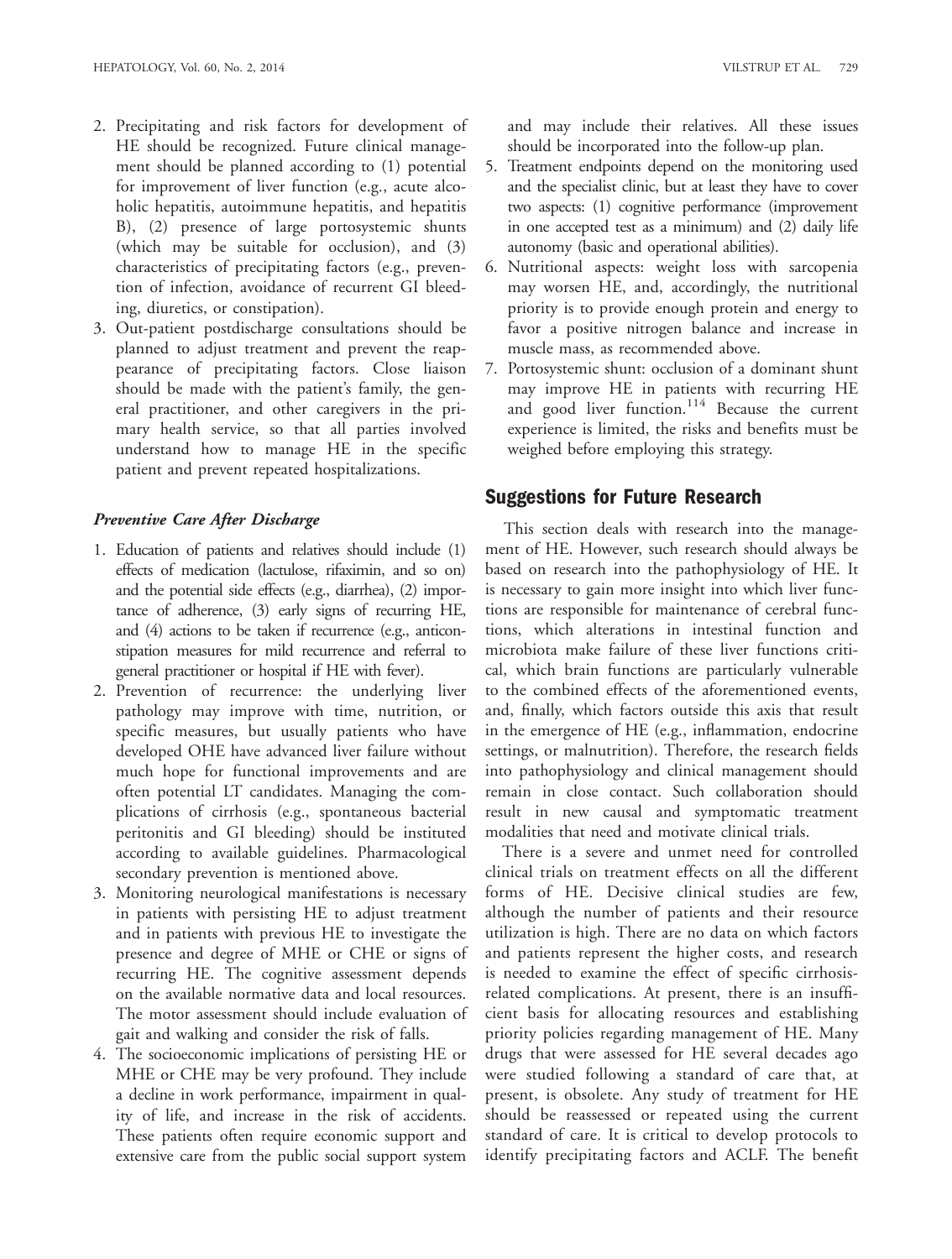| Aspect                               | <b>Need</b>                                                                                             | <b>Suggestions</b>                                                                                                                                                                                                                                                                                                                                                                                                                                                              |
|--------------------------------------|---------------------------------------------------------------------------------------------------------|---------------------------------------------------------------------------------------------------------------------------------------------------------------------------------------------------------------------------------------------------------------------------------------------------------------------------------------------------------------------------------------------------------------------------------------------------------------------------------|
| Effect on individuals<br>and society | Demonstrate the effects of HE on patients<br>and society in order to encourage<br>diagnosis and therapy | 1. Studies on economic and social burden among different societies<br>2. Studies on cultural aspects on therapy and compliance with treatment<br>3. Long-term natural history studies                                                                                                                                                                                                                                                                                           |
| Diagnostic improvement               | Enhance the diagnostic accuracy                                                                         | 1. Studies on clinically applicable high-sensitivity screening tests that can guide<br>which patients may benefit from dedicated testing<br>2. Development of algorithms to decide when and how to apply the diagnostic<br>process<br>3. Studies on competing factors (i.e., HCV, delirium, depression, and narcotic<br>use on diagnosis)<br>4. Studies on biomarkers for presence and progression of neurological<br>dysfunction                                               |
| Treatment goals                      | Improve the appropriate use of therapeutic<br>tools in different clinical scenarios                     | 1. Studies on selecting who will benefit from preventing the first OHE episode<br>2. Studies for $>6$ months to evaluate compliance and continued effects on<br>cognitive improvement<br>3. Develop protocols focused on how to diagnose and treat precipitating fac-<br>tors<br>4. Determine what should be the standard protocol to investigate new thera-<br>pies<br>5. Decide which therapies have been adequately studied and are not a priority<br>for additional studies |

|  |  | Table 7. Suggested Areas of Future Research in HE |  |  |  |  |  |  |
|--|--|---------------------------------------------------|--|--|--|--|--|--|
|--|--|---------------------------------------------------|--|--|--|--|--|--|

of recently assessed drugs is concentrated in the prevention of recurrence, and there is a large need for trials on episodic HE.

There is also an unmet need for research into diagnostic methods that is necessary to form a basis for clinical trials. The diagnosis of MHE and CHE has received enormous interest, but it is still not possible to compare results among studies and the precision should be improved. It may be useful to develop, validate, and implement HE scales that combine the degree of functional liver failure and PSS with more than one psychometric method.

One important area of uncertainty is whether the term CHE, which was introduced to expand MHE toward grade I of oriented patients, is informative and clinically valuable. This needs to be evaluated by a data-driven approach. Likewise, the distinction between isolated liver failure and ACLF-associated HE should be evaluated by independent data.

A closer scientific collaboration between clinical hepatologists and dedicated brain researchers, including functional brain imaging experts, is needed. Likewise, neuropsychologists and psychiatrists are needed to clarify the broad spectrum of neuropsychiatric symptoms that can be observed in patients with liver disease. Syndrome diagnoses should be more precisely classified and transformed into classifiable entities based on pathophysiology and responding to the requirements of clinical hepatology practice and research.

Future studies should fill our gaps in knowledge. They should be focused on assessing the effects of HE

on individuals and society, how to use diagnostic tools appropriately, and define the therapeutic goals in each clinical scenario (Table 7).

## Recommendations on Future Research in HE

The existing literature suffers from a lack of standardization, and this heterogeneity makes pooling of data difficult or meaningless. Recommendations to promote consistency across the field have been published by ISHEN. $^{66}$  Following is a synopsis of the recommendations.

#### Trials in Patients With Episodic OHE

- 1. Patients who are not expected to survive the hospitalization, who are terminally ill or have ACLF should be excluded.
- 2. A detailed standard-of-care algorithm must be agreed upon *a priori* and must be instituted and monitored diligently throughout the trial.
- 3. Patients should not be entered into trials until after the institution of optimal standard-of-care therapy and only if their mental state abnormalities persist.
- 4. Provided the optimal standard of care is instituted and maintained, the treatment trial can be initiated earlier if they include a placebo comparator; this would allow an evaluation of the trial treatment as an adjuvant to standard therapy.
- 5. Large-scale, multicenter treatment trials should be evaluated using robust clinical outcomes, such as in-hospital and remote survival, liver-related and total deaths, completeness and speed of recovery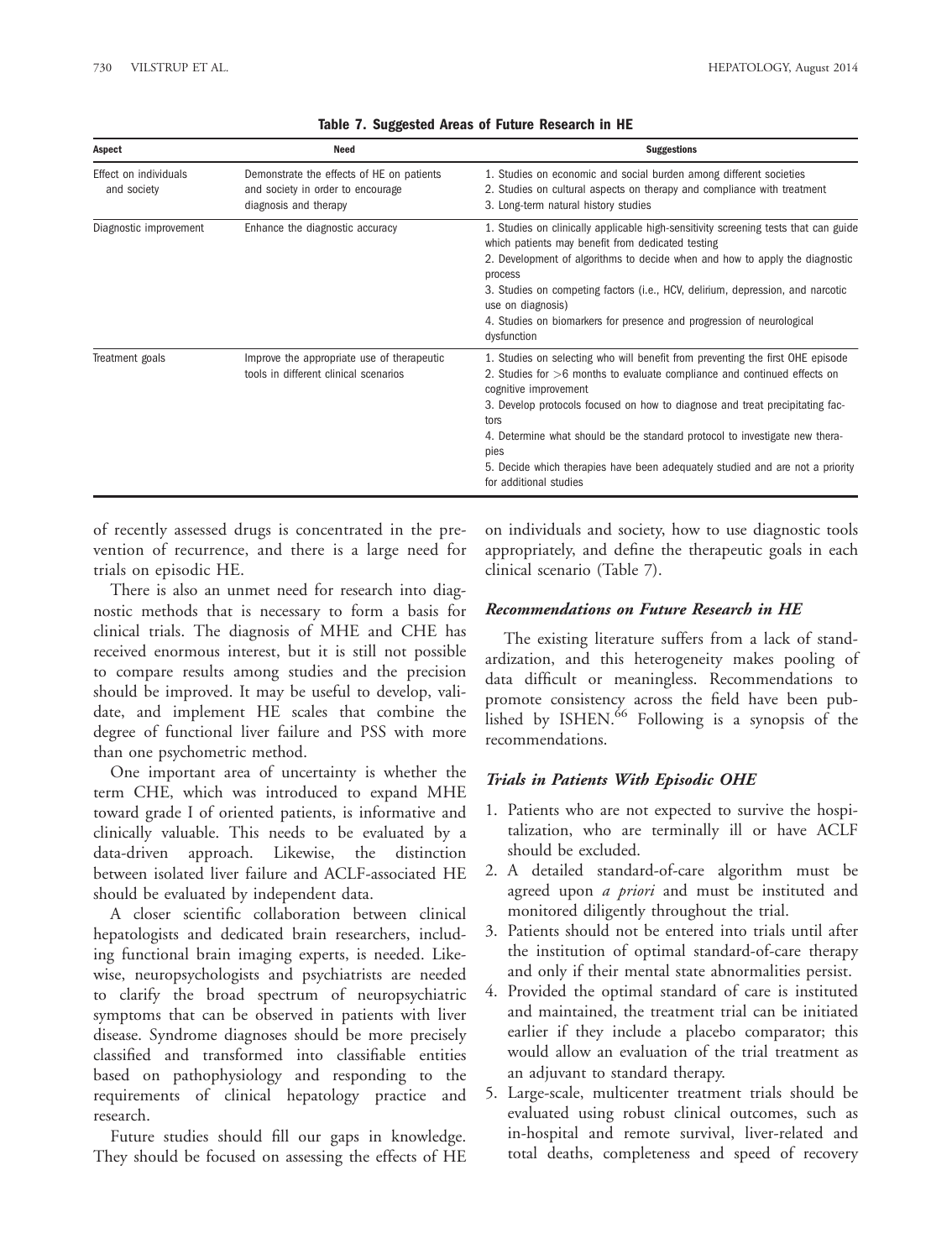from HE, number of days in intensive care, total length of hospital stay, quality-of-life measures, and associated costs. Markers for HE, such as psychometric testing, can be employed if standardized and validated tools are available in all centers. Individual centers can utilize additional, accessible, validated markers if they choose.

6. Proof-of-concept trials will additionally be monitored using tools that best relate to the endpoints anticipated or expected; this may involve use of neural imaging or measurement of specific biomarkers.

## Trials in Patients With MHE or CHE

Trials in this population should be randomized and placebo controlled.

- 1. Patients receiving treatment for OHE or those with previous episodes of OHE should be excluded.
- 2. In single-center or proof-of-concept studies, investigators may use tests for assessing the severity of HE with which they are familiar, provided that normative reference data are available and the tests have been validated for use in this patient population.
- 3. Further information is needed on the interchangeability and standardization of tests to assess the severity of HE for use in multicenter trials. As an interim, two or more of the current validated tests should be used and applied uniformly across centers.

# References

- 1. Guyatt GH, Oxman AD, Vist GE, Kunz R, Falck-Ytter Y, Alono-Coello P, et al. GRADE: an emerging consensus on rating quality of evidence and strength of recommendations. BMJ 2008;336:924- 926.
- 2. Rakoski MO, McCammon RJ, Piette JD, Iwashyna TJ, Marrero JA, Lok AS, et al. Burden of cirrhosis on older Americans and their families: analysis of the health and retirement study. HEPATOLOGY 2012;55: 184-191.
- 3. Sherlock S, Summerskill WHJ, White LP, Phear EA. Portal-systemic encephalopathy. Neurological complications of liver disease. The Lancet 1954;264:453-457.
- 4. Fazekas JE, Ticktin HE, Shea JG. Effects of L-arginine on hepatic encephalopathy. Am J Med Sci 1957;234:462-467.
- 5. Kaplan PW, Rossetti AO. EEG patterns and imaging correlations in encephalopathy: encephalopathy part II. J Clin Neurophysiol 2011;28: 233-251.
- 6. Conn HO. Hepatic encephalopathy. In: Schiff L, Schiff ER, eds. Diseases of the Liver. 7th ed. Philadelphia, PA: Lippicott; 1993:1036- 1060.
- 7. D'Amico G, Morabito A, Pagliaro L, Marubini E. Survival and prognostic indicators in compensated and decompensated cirrhosis. Dig Dis Sci 1986;31:468-475.
- 8. Ding A, Lee A, Callender M, Loughrey M, Quah SP, Dinsmore WW. Hepatic encephalopathy as an unusual late complication of transjugular intrahepatic portosystemic shunt insertion for non-cirrhotic portal

hypertension caused by nodular regenerative hyperplasia in an HIVpositive patient on highly active antiretroviral therapy. Int J STD AIDS 2010;21:71-72.

- 9. Ito T, Ikeda N, Watanabe A, Sue K, Kakio T, Mimura H, et al. Obliteration of portal systemic shunts as therapy for hepatic encephalopathy in patients with non-cirrhotic portal hypertension. Gastroenterol Jpn 1992;27:759-764.
- 10. Ferenci P, Lockwood A, Mullen K, Tarter R, Weissenborn K, Blei AT. Hepatic encephalopathy—definition, nomenclature, diagnosis, and quantification: final report of the working party at the 11th World Congresses of Gastroenterology, Vienna, 1998. HEPATOLOGY 2002;35:716-721.
- 11. Cordoba J. New assessment of hepatic encephalopathy. J Hepatol 2011;54:1030-1040.
- 12. Rikkers L, Jenko P, Rudman D, Freides D. Subclinical hepatic encephalopathy: detection, prevalence, and relationship to nitrogen metabolism. Gastroenterology 1978;75:462-469.
- 13. Del Piccolo F, Sacerdoti D, Amodio P, Bombonato G, Bolognesi M, Mapelli D, et al. Central nervous system alterations in liver cirrhosis: the role of portal-systemic shunt and portal hypoperfusion. Metab Brain Dis 2002;17:347-358.
- 14. Bajaj JS, Schubert CM, Heuman DM, Wade JB, Gibson DP, Topaz A, et al. Persistence of cognitive impairment after resolution of overt hepatic encephalopathy. Gastroenterology 2010;138:2332-2340.
- 15. Riggio O, Ridola L, Pasquale C, Nardelli S, Pentassuglio I, Moscucci F, et al. Evidence of persistent cognitive impairment after resolution of overt hepatic encephalopathy. Clin Gastroenterol Hepatol 2011;9:181-183.
- 16. Saunders JB, Walters JRF, Davies P, Paton A. A 20-year prospective study of cirrhosis. BMJ 1981;282:263-266.
- 17. Romero-Gomez M, Boza F, Garcia-Valdecasas MS, et al. Subclinical hepatic encephalopathy predicts the development of overt hepatic encephalopathy. Am J Gastroenterol 2001;96:2718-2723.
- 18. Jepsen P, Ott P, Andersen PK, Sørensen HT, Vilstrup H. The clinical course of alcoholic liver cirrhosis: a Danish population-based cohort study. HEPATOLOGY 2010;51:1675-1682.
- 19. Coltorti M, Del Vecchio-Blanco C, Caporaso N, Gallo C, Castellano L. Liver cirrhosis in Italy. A multicentre study on presenting modalities and the impact on health care resources. National Project on Liver Cirrhosis Group. Ital J Gastroenterol 1991;23:42-48.
- 20. Papatheodoridis GV, Goulis J, Leandro G, Patch D, Burroughs AK. Transjugular intrahepatic portosystemic shunt compared with endoscopic treatment for prevention of variceal rebleeding: a meta-analysis. HEPATOLOGY 1999;30:612-622.
- 21. Nolte W, Wiltfang J, Schindler C, Münke H, Unterberg K, Zumhasch U, et al. Portosystemic hepatic encephalopathy after transjugular intrahepatic portosystemic shunt in patients with cirrhosis: clinical, laboratory, psychometric, and electroencephalographic investigations. HEPATOLOGY 1998;28:1215-1225.
- 22. Amodio P, Del Piccolo F, Pettenò E, Mapelli D, Angeli P, Iemmolo R, et al. Prevalence and prognostic value of quantified electroencephalogram (EEG) alterations in cirrhotic patients. J Hepatol 2001;35:37-45.
- 23. Groeneweg M, Moerland W, Quero JC, Krabbe PF, Schalm SW. Screening of subclinical hepatic encephalopathy. J Hepatol 2000;32: 748-753.
- 24. Saxena N, Bhatia M, Joshi YK, Garg PK, Tandon RK. Auditory P300 event-related potentials and number connection test for evaluation of subclinical hepatic encephalopathy in patients with cirrhosis of the liver: a follow-up study. J Gastroenterol Hepatol 2001;16:322-327.
- 25. Schomerus H, Hamster W. Quality of life in cirrhotics with minimal hepatic encephalopathy. Metab Brain Dis 2001;16:37-41.
- 26. Sharma P, Sharma BC, Puri V, Sarin SK. Critical flicker frequency: diagnostic tool for minimal hepatic encephalopathy. J Hepatol 2007; 47:67-73.
- 27. Bajaj JS. Management options for minimal hepatic encephalopathy. Expert Rev Gastroenterol Hepatol 2008;2:785-790.
- 28. Bustamante J, Rimola A, Ventura PJ, Navasa M, Cirera I, Reggiardo V, et al. Prognostic significance of hepatic encephalopathy in patients with cirrhosis. J Hepatol 1999;30:890-895.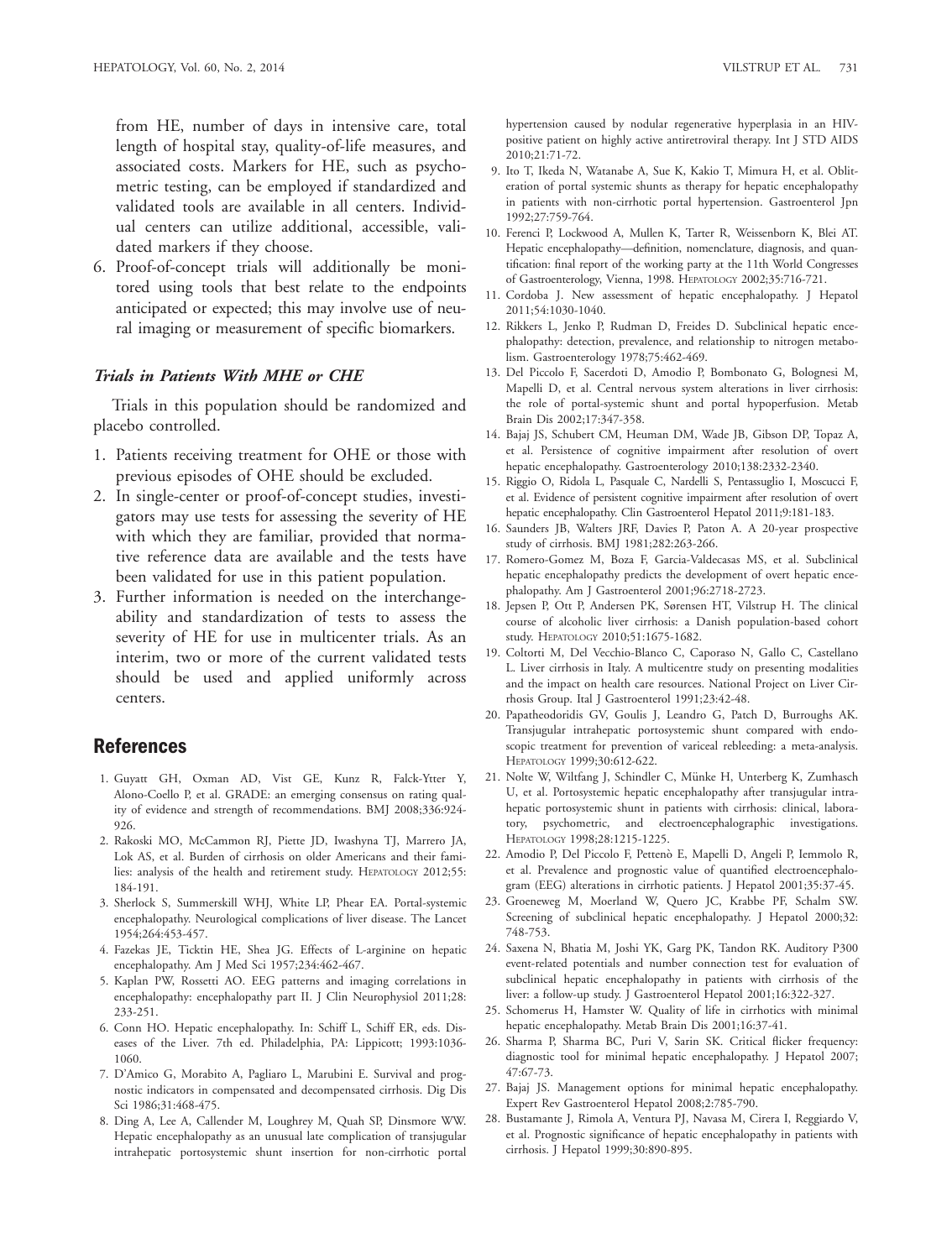- 29. Hartmann IJ, Groeneweg M, Quero JC, Beijeman SJ, de Man RA, Hop WC, et al. The prognostic significance of subclinical hepatic encephalopathy. Am J Gastroenterol 2000;95:2029-2034.
- 30. Gentilini P, Laffi G, La Villa G, Romanelli RG, Buzzelli G, Casini-Raggi V, et al. Long course and prognostic factors of virus-induced cirrhosis of the liver. Am J Gastroenterol 1997;92:66-72.
- 31. Benvegnù L, Gios M, Boccato S, Alberti A. Natural history of compensated viral cirrhosis: a prospective study on the incidence and hierarchy of major complications. Gut 2004;53:744-749.
- 32. Watson H, Jepsen P, Wong F, Gines P, Cordoba J, Vilstrup H. Satavaptan treatment for ascites in patients with cirrhosis: a meta-analysis of effect on hepatic encephalopathy development. Metab Brain Dis 2013; 28:301-305.
- 33. Sharma BC, Sharma P, Agrawal A, Sarin SK. Secondary prophylaxis of hepatic encephalopathy: an open-label randomized controlled trial of lactulose versus placebo. Gastroenterology 2009;137:885-891, 891.e1.
- 34. Prasad S, Dhiman RK, Duseja A, Chawla YK, Sharma A, Agarwal R. Lactulose improves cognitive functions and health-related quality of life in patients with cirrhosis who have minimal hepatic encephalopathy. HEPATOLOGY 2007;45:549-559.
- 35. Amodio P, Pellegrini A, Ubiali E, Mathy I, Piccolo FD, Orsato R, et al. The EEG assessment of low-grade hepatic encephalopathy: comparison of an artificial neural network-expert system (ANNES) based evaluation with visual EEG readings and EEG spectral analysis. Clin Neurophysiol 2006;117:2243-2251.
- 36. Boyer TD, Haskal ZJ. The role of transjugular intrahepatic portosystemic shunt (TIPS) in the management of portal hypertension: update 2009. HEPATOLOGY 2010;51:306.
- 37. Riggio O, Angeloni S, Salvatori FM, De SA, Cerini F, Farcomeni A, et al. Incidence, natural history, and risk factors of hepatic encephalopathy after transjugular intrahepatic portosystemic shunt with polytetrafluoroethylenecovered stent grafts. Am J Gastroenterol 2008;103:2738-2746.
- 38. Bai M, Qi X, Yang Z, Yin Z, Nie Y, Yuan S, et al. Predictors of hepatic encephalopathy after transjugular intrahepatic portosystemic shunt in cirrhotic patients: a systematic review. J Gastroenterol Hepatol 2011;26:943-951.
- 39. Spina G, Santambrogio R. The role of portosystemic shunting in the management of portal hypertension. Baillieres Clin Gastroenterol 1992; 6:497-515.
- 40. Stepanova M, Mishra A, Venkatesan C, Younossi ZM. In-hospital mortality and economic burden associated with hepatic encephalopathy in the United States from 2005 to 2009. Clin Gastroenterol Hepatol 2012;10:1034-1041.
- 41. Kim WR, Brown RS, Jr., Terrault NA, El-Serag H. Burden of liver disease in the United States: summary of a workshop. HEPATOLOGY 2002; 36:227-242.
- 42. Fleming KM, Aithal GP, Solaymani-Dodaran M, Card TR, West J. Incidence and prevalence of cirrhosis in the United Kingdom, 1992- 2001: a general population-based study. J Hepatol 2008;49:732-738.
- 43. Gitlin N, Lewis DC, Hinkley L. The diagnosis and prevalence of subclinical hepatic encephalopathy in apparently healthy, ambulant, nonshunted patients with cirrhosis. J Hepatol 1986;3:75-82.
- 44. Lockwood AH. "What's in a name?" Improving the care of cirrhotics. J Hepatol 2000;32:859-861.
- 45. Amodio P, Montagnese S, Gatta A, Morgan MY. Characteristics of minimal hepatic encephalopathy. Metab Brain Dis 2004;19:253-267.
- 46. McCrea M, Cordoba J, Vessey G, Blei AT, Randolph C. Neuropsychological characterization and detection of subclinical hepatic encephalopathy. Arch Neurol 1996;53:758-763.
- 47. Wiltfang J, Nolte W, Weissenborn K, Kornhuber J, Ruther E. Psychiatric aspects of portal-systemic encephalopathy. Metab Brain Dis 1998; 13:379-389.
- 48. Montagnese S, De Pitta C, De Rui M, Corrias M, Turco M, Merkel C, et al. Sleep-wake abnormalities in patients with cirrhosis. HEPATO-LOGY 2014;59:705-712.
- 49. Cordoba J, Cabrera J, Lataif L, Penev P, Zee P, Blei AT. High prevalence of sleep disturbance in cirrhosis. HEPATOLOGY 1998;27:339-345.
- 50. Montagnese S, Middleton B, Skene DJ, Morgan MY. Night-time sleep disturbance does not correlate with neuropsychiatric impairment in patients with cirrhosis. Liver Int 2009;29:1372-1382.
- 51. Weissenborn K. Diagnosis of encephalopathy. Digestion 1998;59(Suppl 2):22-24.
- 52. Adams RD, Foley JM. The neurological disorder associated with liver disease. Res Publ Assoc Res Nerv Ment Dis 1953;32:198-237.
- 53. Cadranel JF, Lebiez E, Di M, V, Bernard B, El KS, Tourbah A, et al. Focal neurological signs in hepatic encephalopathy in cirrhotic patients: an underestimated entity? Am J Gastroenterol 2001;96:515-518.
- 54. Delanty N, French JA, Labar DR, Pedley TA, Rowan AJ. Status epilepticus arising de novo in hospitalized patients: an analysis of 41 patients. Seizure 2001;10:116-119.
- 55. Eleftheriadis N, Fourla E, Eleftheriadis D, Karlovasitou A. Status epilepticus as a manifestation of hepatic encephalopathy. Acta Neurol Scand 2003;107:142-144.
- 56. Prabhakar S, Bhatia R. Management of agitation and convulsions in hepatic encephalopathy. Indian J Gastroenterol 2003;22(Suppl 2):S54- S58.
- 57. Weissenborn K, Bokemeyer M, Krause J, Ennen J, Ahl B. Neurological and neuropsychiatric syndromes associated with liver disease. AIDS 2005;19(Suppl 3):S93-S98.
- 58. Read AE, Sherlock S, Laidlaw J, Walker JG. The neuro-psychiatric syndromes associated with chronic liver disease and an extensive portalsystemic collateral circulation. Quart J Med 1967;141:135-150.
- 59. Baccarani U, Zola E, Adani GL, Cavalletti M, Schiff S, Cagnin A, et al. Reversal of hepatic myelopathy after liver transplantation: fifteen plus one. Liver Transpl 2010;16:1336-1337.
- 60. Victor M, Adams RD, Cole M. The acquired (non Wilsonian) type of chronic hepatocerebral degeneration. Medicine 1965;44:345-396.
- 61. Tryc AB, Goldbecker A, Berding G, Rümke S, Afshar K, Shahrezaei GH, et al. Cirrhosis-related Parkinsonism: prevalence, mechanisms and response to treatments. J Hepatol 2013;58:698-705.
- 62. Lee WM, Stravitz RT, Larson AM. Introduction to the revised American Association for the Study of Liver Diseases Position Paper on acute liver failure 2011. HEPATOLOGY 2012;55:965-967.
- 63. American Association for the Study of Liver Diseases Position Paper on acute liver failure 2011. Full text. Available at: [www.aasld.org/practice](http://www.aasld.org/practiceguidelines/Documents/AcuteLiverFailureUpdate2011.pdf)[guidelines/Documents/AcuteLiverFailureUpdate2011.pdf](http://www.aasld.org/practiceguidelines/Documents/AcuteLiverFailureUpdate2011.pdf).
- 64. Cordoba J, Ventura-Cots M, Simón-Talero M, Amorós A, Pavesi M, Vilstrup H, et al.; CANONIC Study Investigators of the EASL-CLIF Consortium. Characteristics, risk factors, and mortality of cirrhotic patients hospitalized for hepatic encephalopathy with and without acute-on-chronic liver failure (ACLF). J Hepatol 2014;60:275-281.
- 65. Bajaj JS, Wade JB, Sanyal AJ. Spectrum of neurocognitive impairment in cirrhosis: implications for the assessment of hepatic encephalopathy. HEPATOLOGY 2009;50:2014-2021.
- 66. Bajaj JS, Cordoba J, Mullen KD, Amodio P, Shawcross DL, Butterworth RF, Morgan MY. Review article: the design of clinical trials in hepatic encephalopathy—an International Society for Hepatic Encephalopathy and Nitrogen Metabolism (ISHEN) consensus statement. Aliment Pharmacol Ther 2011;33:739-747.
- 67. Montagnese S, Amodio P, Morgan MY. Methods for diagnosing hepatic encephalopathy in patients with cirrhosis: a multidimensional approach. Metab Brain Dis 2004;19:281-312.
- 68. Prakash R, Mullen KD. Mechanisms, diagnosis and management of hepatic encephalopathy. Nat Rev Gastroenterol Hepatol 2010;7:515-525.
- 69. Hassanein TI, Hilsabeck RC, Perry W. Introduction to the Hepatic Encephalopathy Scoring Algorithm (HESA). Dig Dis Sci 2008;53:529-538.
- 70. Guerit JM, Amantini A, Fischer C, Kaplan PW, Mecarelli O, Schnitzler A, et al. Neurophysiological investigations of hepatic encephalopathy: ISHEN practice guidelines. Liver Int 2009;29:789-796.
- 71. Randolph C, Hilsabeck R, Kato A, Kharbanda P, Li YY, Mapelli D, et al. Neuropsychological assessment of hepatic encephalopathy: ISHEN practice guidelines. Liver Int 2009;29:629-635.
- 72. Lauridsen MM, Jepsen P, Vilstrup H. Critical flicker frequency and continuous reaction times for the diagnosis of minimal hepatic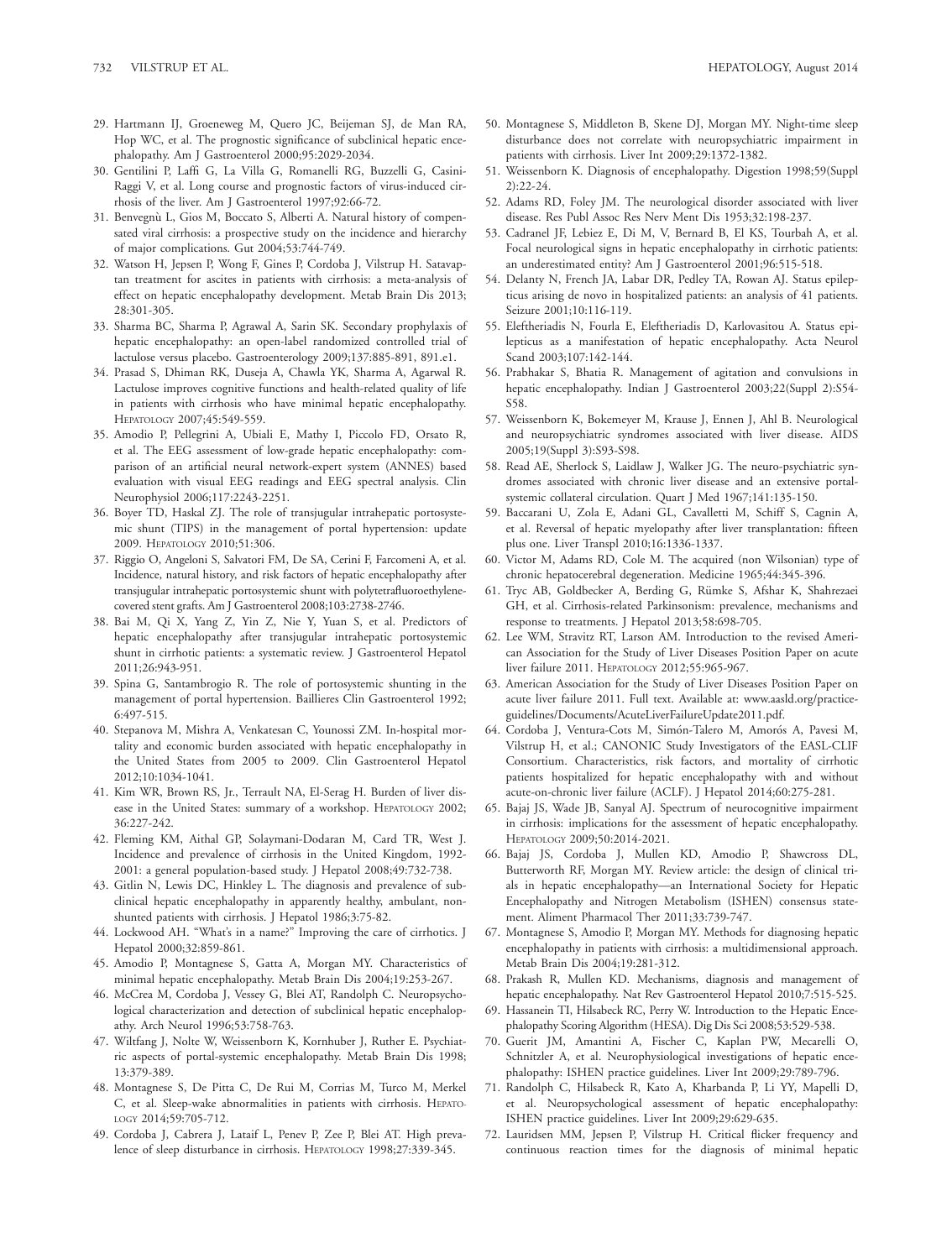encephalopathy: a comparative study of 154 patients with liver disease. Metab Brain Dis 2011;26:135-139.

- 73. Bajaj JS, Pinkerton SD, Sanyal AJ, Heuman DM. Diagnosis and treatment of minimal hepatic encephalopathy to prevent motor vehicle accidents: a cost-effectiveness analysis. HEPATOLOGY 2012;55:1164-1171.
- 74. Ortiz M, Jacas C, Cordoba J. Minimal hepatic encephalopathy: diagnosis, clinical significance and recommendations. J Hepatol 2005; 42(Suppl):S45-S53.
- 75. Bajaj JS, Gillevet PM, Patel NR, Ahluwalia V, Ridlon JM, Kettenmann B, et al. A longitudinal systems biology analysis of lactulose withdrawal in hepatic encephalopathy. Metab Brain Dis 2012;27:205-215.
- 76. Weissenborn K, Ennen JC, Schomerus H, Ruckert N, Hecker H. Neuropsychological characterization of hepatic encephalopathy. J Hepatol 2001;34:768-773.
- 77. Prakash RK, Brown TA, Mullen KD. Minimal hepatic encephalopathy and driving: is the genie out of the bottle? Am J Gastroenterol 2011; 106:1415-1416.
- 78. Bajaj JS, Stein AC, Dubinsky RM. What is driving the legal interest in hepatic encephalopathy? Clin Gastroenterol Hepatol 2011;9:97-98.
- 79. Dhiman RK, Saraswat VA, Verma M, Naik SR. Figure connection test: a universal test for assessment of mental state. J Gastroenterol Hepatol 1995;10:14-23.
- 80. Kircheis G, Wettstein M, Timmermann L, Schnitzler A, Haussinger D. Critical flicker frequency for quantification of low-grade hepatic encephalopathy. HEPATOLOGY 2002;35:357-366.
- 81. Romero-Gomez M, Cordoba J, Jover R, del Olmo JA, Ramirez M, Rey R, et al. Value of the critical flicker frequency in patients with minimal hepatic encephalopathy. HEPATOLOGY 2007;45:879-885.
- 82. Lauridsen MM, Thiele M, Kimer N, Vilstrup H. The continuous reaction times method for diagnosing, grading, and monitoring minimal/ covert hepatic encephalopathy. Metab Brain Dis 2013;28:231-234.
- 83. Bajaj JS, Hafeezullah M, Franco J, Varma RR, Hoffmann RG, Knox JF, et al. Inhibitory control test for the diagnosis of minimal hepatic encephalopathy. Gastroenterology 2008;135:1591-1600.
- 84. Bajaj JS, Thacker LR, Heumann DM, Fuchs M, Sterling RK, Sanyal AJ, et al. The Stroop smartphone application is a short and valid method to screen for minimal hepatic encephalopathy. HEPATOLOGY 2013;58:1122-1132.
- 85. Amodio P, Del Piccolo F, Marchetti P, Angeli P, Iemmolo R, Caregaro L, et al. Clinical features and survivial of cirrhotic patients with subclinical cognitive alterations detected by the number connection test and computerized psychometric tests. HEPATOLOGY 1999;29:1662-1667.
- 86. Montagnese S, Biancardi A, Schiff S, Carraro P, Carla V, Mannaioni G, et al. Different biochemical correlates for different neuropsychiatric abnormalities in patients with cirrhosis. HEPATOLOGY 2010;53:558-566.
- 87. Lockwood AH. Blood ammonia levels and hepatic encephalopathy. Metab Brain Dis 2004;19:345-349.
- 88. Grønbaek H, Johnsen SP, Jepsen P, Gislum M, Vilstrup H, Tage-Jensen U, Sørensen HT. Liver cirrhosis, other liver diseases, and risk of hospitalisation for intracerebral haemorrhage: a Danish population-based case-control study. BMC Gastroenterol 2008;8:16
- 89. Strauss E, Tramote R, Silva EP, Caly WR, Honain NZ, Maffei RA, et al. Double-blind randomized clinical trial comparing neomycin and placebo in the treatment of exogenous hepatic encephalopathy. Hepatogastroenterology 1992;39:542-545.
- 90. Als-Nielsen B, Gluud LL, Gluud C. Non-absorbable disaccharides for hepatic encephalopathy: systematic review of randomised trials. BMJ 2004;328:1046.
- 91. Riggio O, Varriale M, Testore GP, Di Rosa R, Di Rosa E, Merli M, et al. Effect of lactitol and lactulose administration on the fecal flora in cirrhotic patients. J Clin Gastroenterol 1990;12:433-436.
- 92. Huang E, Esrailian E, Spiegel BM. The cost-effectiveness and budget impact of competing therapies in hepatic encephalopathy—a decision analysis. Aliment Pharmacol Ther 2007;26:1147-1161.
- 93. Camma C, Fiorello F, Tine F, Marchesini G, Fabbri A, Pagliaro L. Lactitol in treatment of chronic hepatic encephalopathy. A meta-analysis. Dig Dis Sci 1993;38:916-922.
- 94. Morgan MY, Hawley KE, Stambuk D. Lactitol versus lactulose in the treatment of chronic hepatic encephalopathy. A double-blind, randomised, cross-over study. J Hepatol 1987;4:236-244.
- 95. Uribe M, Berthier JM, Lewis H, Mata JM, Sierra JG, García-Ramos G, et al. Lactose enemas plus placebo tablets vs. neomycin tablets plus starch enemas in acute portal systemic encephalopathy. A double-blind randomized controlled study. Gastroenterology 1981;81:101-106.
- 96. Uribe M, Campollo O, Vargas F, Ravelli GP, Mundo F, Zapata L, et al. Acidifying enemas (lactitol and lactose) vs. nonacidifying enemas (tap water) to treat acute portal-systemic encephalopathy: a doubleblind, randomized clinical trial. HEPATOLOGY 1987;7:639-643.
- 97. Rahimi RS, Singal AG, Cuthbert JA, Rockey DG. A randomized trial of polyethylene glycol 3350-electrolyte solution (PEG) and lactulose for patients hospitalized with acute hepatic encephalopathy. HEPATO-LOGY 2012;56(Suppl S1):915A-916A.[abstr. 1546]
- 98. Conn HO, Lieberthal MM. The Hepatic Coma Syndromes and Lactulose. Baltimore, MA: Williams and Wilkins; 1979.
- 99. Bajaj JS, Sanyal AJ, Bell D, Gilles H, Heuman DM. Predictors of the recurrence of hepatic encephalopathy in lactulose-treated patients. Aliment Pharmacol Ther 2010;31:1012-1017.
- 100. Patidar KR, Bajaj JS. Antibiotics for the treatment of hepatic encephalopathy. Metab Brain Dis 2013;28:307-312.
- 101. Bass NM, Mullen KD, Sanyal A, Poordad F, Neff G, Leevy CB, et al. Rifaximin treatment in hepatic encephalopathy. N Engl J Med 2010; 362:1071-1081.
- 102. Gluud LL, Dam G, Borre M, Les I, Cordoba J, Marchesini G, et al. Lactulose, rifaximin or branched chain amino acids for hepatic encephalopathy: what is the evidence? Metab Brain Dis 2013;28:221-225.
- 103. Ventura-Cots M, Arranz JA, Simón-Talero M, Torrens M, Blanco A, Riudor E, et al. Safety of ornithine phenylacetate in cirrhotic decompensated patients: an open-label, dose-escalating, single-cohort study. J Clin Gastroenterol 2013;47:881-887.
- 104. Rockey DC, Vierling JM, Mantry P, Ghabril M, Brown RS, Jr., Alexeeva O, et al.; HALT-HE Study Group. Randomized, doubleblind, controlled study of glycerol phenylbutyrate in hepatic encephalopathy. HEPATOLOGY 2014;59:1073-1083.
- 105. Kircheis G, Nilius R, Held C, Berndt H, Buchner M, Gortelmeyer R, et al. Therapeutic efficacy of L-ornithine-L-aspartate infusions in patients with cirrhosis and hepatic encephalopathy: results of a placebo-controlled, double-blind study. HEPATOLOGY 1997;25:1351- 1360.
- 106. Agrawal A, Sharma BC, Sharma P, Sarin SK. Secondary prophylaxis of hepatic encephalopathy in cirrhosis: an open-label, randomized controlled trial of lactulose, probiotics, and no therapy. Am J Gastroenterol 2012;107:1043-1050.
- 107. Hawkins RA, Jessy J, Mans AM, Chedid A, DeJoseph MR. Neomycin reduces the intestinal production of ammonia from glutamine. Adv Exp Med Biol 1994;368:125-134.
- 108. Morgan MH, Read AE, Speller DC. Treatment of hepatic encephalopathy with metronidazole. Gut 1982;23:1-7.
- 109. Simón-Talero M, García-Martínez R, Torrens M, Augustin S, Gómez S, Pereira G, et al. Effects of intravenous albumin in patients with cirrhosis and episodic hepatic encephalopathy: a randomized doubleblind study. J Hepatol 2013;59:1184-1192.
- 110. Sharma P, Agrawal A, Sharma BC, Sarin SK. Prophylaxis of hepatic encephalopathy in acute variceal bleed: a randomized controlled trial of lactulose versus no lactulose. J Gastroenterol Hepatol 2011;26:996- 1003.
- 111. Riggio O, Masini A, Efrati C, Nicolao F, Angeloni S, Salvatori FM, et al. Pharmacological prophylaxis of hepatic encephalopathy after transjugular intrahepatic portosystemic shunt: a randomized controlled study. J Hepatol 2005;42:674-679.
- 112. Fanelli F, Salvatori FM, Rabuffi P, Boatta E, Riggio O, Lucatelli P, et al. Management of refractory hepatic encephalopathy after insertion of TIPS: long-term results of shunt reduction with hourglass-shaped balloon-expandable stent-graft. AJR Am J Roentgenol 2009;193:1696- 1702.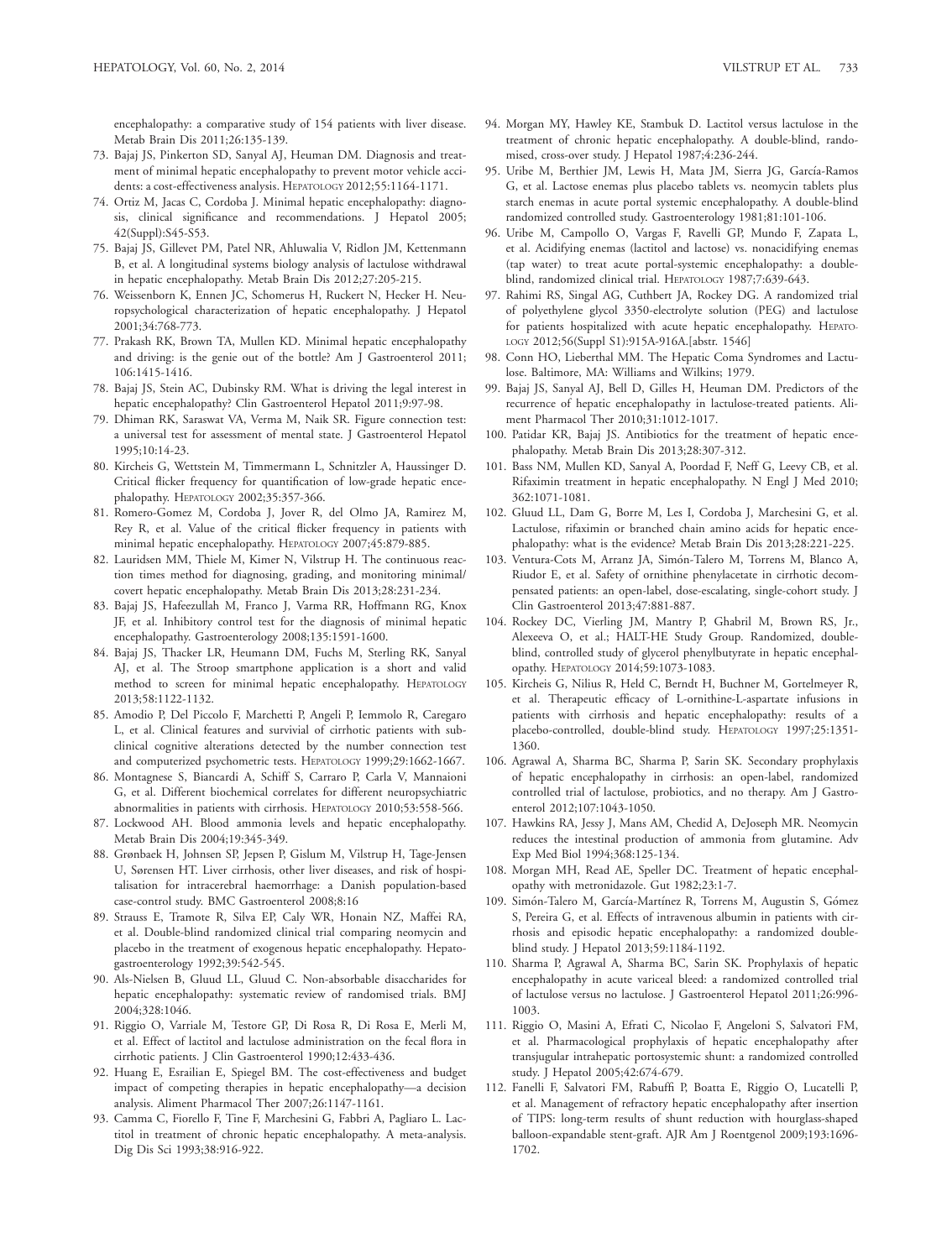- 113. Chung HH, Razavi MK, Sze DY, Frisoli JK, Kee ST, Dake MD, et al. Portosystemic pressure gradient during transjugular intrahepatic portosystemic shunt with Viatorr stent graft: what is the critical low threshold to avoid medically uncontrolled low pressure gradient related complications? J Gastroenterol Hepatol 2008;23:95-101.
- 114. Laleman W, Simon-Talero M, Maleux G, Perez M, Ameloot K, Soriano G, et al.; on behalf of the EASL-CLIF-Consortium. Embolization of large spontaneous portosystemic shunts for refractory hepatic encephalopathy: a multi-center survey on safety and efficacy. HEPATO-LOGY 2013;57:2448-2457.
- 115. Sharma P, Sharma BC, Agrawal A, Sarin SK. Primary prophylaxis of overt hepatic encephalopathy in patients with cirrhosis: an open labeled randomized controlled trial of lactulose versus no lactulose. J Gastroenterol Hepatol 2012;27:1329-1335.
- 116. Sidhu SS, Goyal O, Mishra BP, Sood A, Chhina RS, Soni RK. Rifaximin improves psychometric performance and health-related quality of life in patients with minimal hepatic encephalopathy (the RIME Trial). Am J Gastroenterol 2011;106:307-316.
- 117. Bajaj JS, Heuman DM, Wade JB, Gibson DP, Saeian K, Wegelin JA, et al. Rifaximin improves driving simulator performance in a randomized trial of patients with minimal hepatic encephalopathy. Gastroenterology 2011;140:478-487.
- 118. Bajaj JS, Saeian K, Christensen KM, Hafeezullah M, Varma RR, Franco J, et al. Probiotic yogurt for the treatment of minimal hepatic encephalopathy. Am J Gastroenterol 2008;103:1707-1715.
- 119. Mittal VV, Sharma BC, Sharma P, Sarin SK. A randomized controlled trial comparing lactulose, probiotics, and L-ornithine L-aspartate in treatment of minimal hepatic encephalopathy. Eur J Gastroenterol Hepatol 2011;23:725-732.
- 120. Saji S, Kumar S, Thomas V. A randomized double blind placebo controlled trial of probiotics in minimal hepatic encephalopathy. Trop Gastroenterol 2011;32:128-132.
- 121. Shukla S, Shukla A, Mehboob S, Guha S. Meta-analysis: the effects of gut flora modulation using prebiotics, probiotics and synbiotics on minimal hepatic encephalopathy. Aliment Pharmacol Ther 2011;33: 662-671.
- 122. Amodio P, Bemeur C, Butterworth R, Cordoba J, Kata A, Montagnese S, et al. The nutritional management of hepatic encephalopathy in patients with cirrhosis: ISHEN practice guidelines. HEPATOLOGY 2013;58:325-336.
- 123. Montano-Loza AJ, Meza-Junco J, Prado CM, Lieffers JR, Baracos VE, Bain VG, Sawyer MB. Muscle wasting is associated with mortality in patients with cirrhosis. Clin Gastroenterol Hepatol 2012;10:166-173.
- 124. Tandon P, Ney M, Irwin I, Ma MM, Gramlich L, Bain VG, et al. Severe muscle depletion in patients on the liver transplant wait list: its prevalence and independent prognostic value. Liver Transpl 2012;18: 1209-1216.
- 125. Tsien CD, McCullough AJ, Dasarathy S. Late evening snack: exploiting a period of anabolic opportunity in cirrhosis. J Gastroenterol Hepatol 2012;27:430-441.
- 126. Ndraha S, Hasan I, Simadibrata M. The effect of L-ornithine L-aspartate and branch chain amino acids on encephalopathy and nutritional status in liver cirrhosis with malnutrition. Acta Med Indones 2011;43: 18-22.
- 127. Naylor CD, O'Rourke K, Detsky AS, Baker JP. Parenteral nutrition with branched-chain amino acids in hepatic encephalopathy. A metaanalysis. Gastroenterology 1989;97:1033-1042.
- 128. Marchesini G, Bianchi G, Merli M, Amodio P, Panella C, Loguercio C, et al. Nutritional supplementation with branched-chain amino acids in advanced cirrhosis: a double-blind, randomized trial. Gastroenterology 2003;124:1792-1801.
- 129. Marchesini G, Marzocchi R, Noia M, Bianchi G. Branched-chain amino acid supplementation in patients with liver diseases. J Nutr 2005;135(6 Suppl):1596S-1601S.
- 130. Gluud LL, Dam G, Borre M, Les I, Cordoba J, Marchesini G, et al. Oral branched chain amino acids have a beneficial effect on manifes-

tations of hepatic encephalopathy in a systematic review with metaanalyses of randomized controlled trials. J Nutr 2013;143:1263-1268.

- 131. Martin P, DiMartini A, Feng S, Brown R, Jr., Fallon M. Evaluation for liver transplantation in adults: 2013 Practice Guideline by the American Association for the Study of Liver Diseases and the American Society of Transplantation. HEPATOLOGY 2014;59:1144-1165.
- 132. Lucey MR, Terrault N, Ojo L, Hay JE, Neuberger J, Blumberg E, Teperman LW. Long-term management of the successful adult liver transplant: 2012 practice guideline by the American Association for the Study of Liver Diseases and the American Society of Transplantation. Liver Transpl 2013;19:3-26.
- 133. Herrero JI, Bilbao JI, Diaz ML, Alegre F, Inarrairaegui M, Pardo F, Quiroga J. Hepatic encephalopathy after liver transplantation in a patient with a normally functioning graft: treatment with embolization of portosystemic collaterals. Liver Transpl 2009;15:111-114.
- 134. Chavarria L, Alonso J, García-Martínez R, Simón-Talero M, Ventura-Cots M, Ramírez C, et al. Brain magnetic resonance spectroscopy in episodic hepatic encephalopathy. J Cereb Blood Flow Metab 2013;33: 272-277.
- 135. Garcia-Martinez R, Rovira A, Alonso J, Jacas C, Simon-Talero M, Chavarria L, et al. Hepatic encephalopathy is associated with posttransplant cognitive function and brain volume. Liver Transpl 2011;17:38-46.
- 136. Amodio P, Biancardi A, Montagnese S, Angeli P, Iannizzi P, Cillo U, et al. Neurological complications after orthotopic liver transplantation. Dig Liver Dis 2007;39:740-747.
- 137. Poordad FF. Review article: the burden of hepatic encephalopathy. Aliment Pharmacol Ther 2007;25(Suppl 1):3-9.
- 138. Bajaj JS, Wade JB, Gibson DP, Heuman DM, Thacker LR, Sterling RK, et al. The multi-dimensional burden of cirrhosis and hepatic encephalopathy on patients and caregivers. Am J Gastroenterol 2011; 106:1646-1653.
- 139. Neff GW, Kemmer N, Zacharias VC, Kaiser T, Duncan C, McHenry R, et al. Analysis of hospitalizations comparing rifaximin versus lactulose in the management of hepatic encephalopathy. Transplant Proc 2006;38:3552-3555.
- 140. Guevara M, Baccaro ME, Torre A, Gómez-Ansón B, Ríos J, Torres F, et al. Hyponatremia is a risk factor of hepatic encephalopathy in patients with cirrhosis: a prospective study with time-dependent analysis. Am J Gastroenterol 2009;104:1382-1389.
- 141. Guevara M, Baccaro ME, Ríos J, Martín-Llahí M, Uriz J, Ruiz del Arbol L, et al. Risk factors for hepatic encephalopathy in patients with cirrhosis and refractory ascites: relevance of serum sodium concentration. Liver Int 2010;30:1137-1142.
- 142. Angeli P, Wong F, Watson H, Gines P. Hyponatremia in cirrhosis: results of a patient population survey. HEPATOLOGY 2006;44:1535-1542.
- 143. Sharma P, Sharma BC, Sarin SK. Predictors of nonresponse to lactulose for minimal hepatic encephalopathy in patients with cirrhosis. Liver Int 2009;29:1365-1371.
- 144. Sigal SH, Stanca CM, Kontorinis N, Bodian C, Ryan E. Diabetes mellitus is associated with hepatic encephalopathy in patients with HCV cirrhosis. Am J Gastroenterol 2006;101:1490-1496.
- 145. Kalaitzakis E, Olsson R, Henfridsson P, Hugosson I, Bengtsson M, Jalan R, Björnsson E. Malnutrition and diabetes mellitus are related to hepatic encephalopathy in patients with liver cirrhosis. Liver Int 2007;27:1194-1201.
- 146. Kalaitzakis E, Bjornsson E. Renal function and cognitive impairment in patients with liver cirrhosis. Scand J Gastroenterol 2007;42:1238-1244.
- 147. Gustot T, Durand F, Lebrec D, Vincent JL, Moreau R. Severe sepsis in cirrhosis. HEPATOLOGY 2009;50:2022-2032.
- 148. Young GB, Bolton CF, Austin TW, Archibald YM, Gonder J, Wells GA. The encephalopathy associated with septic illness. Clin Invest Med 1990;13:297-304.
- 149. Butterworth RF. Thiamine deficiency-related brain dysfunction in chronic liver failure. Metab Brain Dis 2009;24:189-196.
- 150. Pitel AL, Beaunieux H, Witkowski T, Vabret F, Guillery-Girard B, Quinette P, et al. Genuine episodic memory deficits and executive